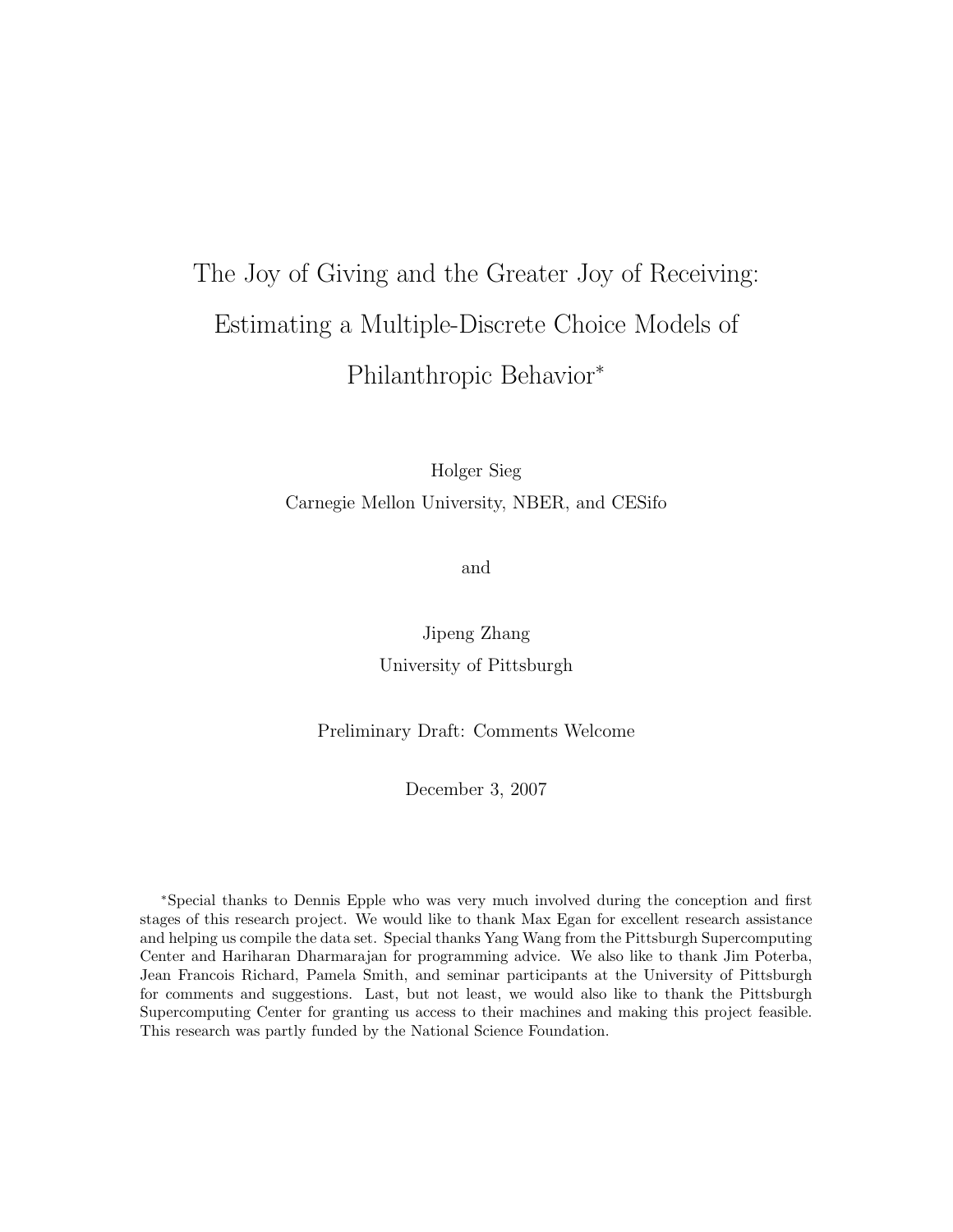## Abstract

The objective of this paper is to a) develop and implement a new framework for estimating multiple discrete choice models; and b) provide new empirical evidence regarding the different motives that influence philanthropic behavior. The empirical analysis is based on a unique data set that we assembled using publicly available donor lists to the ten largest cultural organizations in the Pittsburgh metropolitan area. The (preliminary) finding suggests that private benefits that provide social status for donors are likely to have some influence on charitable giving.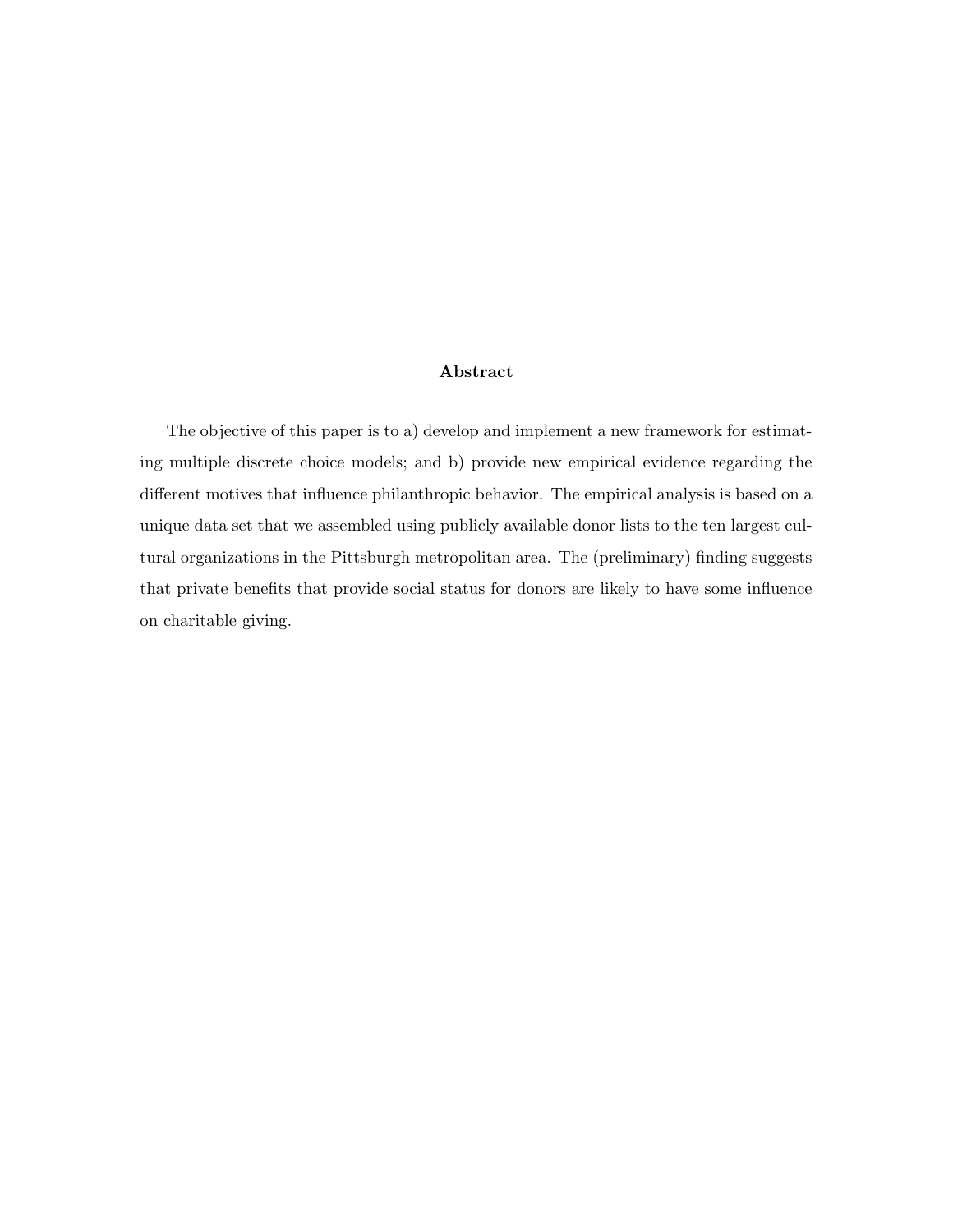# 1 Introduction

Most charitable organizations receive two main types of revenue. First, contributions from governments, businesses, and individuals are usually made in the form of yearly donations that go towards either the operating revenue or the endowment. The endowment is then invested in order to provide a sustainable source of yearly income. Second, some of these organizations provide services that are sold in the market place. This is especially true for large cultural organizations such as symphonic orchestras, public theaters, and museums that are the focus of this study. The direct revenue from ticket sales and other activities accounts for only a small fraction of the total revenue.<sup>1</sup> The net effect is that visitors are being charged a small fraction of the expenses necessary to provide the services of these organizations. As a consequence most of these charitable organizations rely heavily on private donations.

The economic literature on philanthropic behavior has focused on, at least, three main causes that motivate charitable giving. The first motivation is donating out of concern for public good provision (Bergstrom, Blume, and Varian, 1986). When individuals feel that their contribution is going to be pivotal in enabling the organization to continue in its mission, they donate so that it can provide this service in the future. In our application, we find that marginal contributions from individuals are small compared to the budgets of most of the large cultural organizations. To put things into perspective, the Pittsburgh Symphony had an endowment of approximately \$110 million dollars and an annual budget of approximately \$25 million in 2004. The value of the endowment of the Carnegie Museum has been fluctuating in recent year between 180 and 250 million dollars. The median donation in our sample for both charities is \$1000. A single donor – with the exception of a handful of extremely wealthy patrons – is not critical for the vast majority of organizations. Almost every single individual donor is of negligible importance from the perspective of these large cultural organizations.

<sup>&</sup>lt;sup>1</sup>For example, the Western Pennsylvania Conservancy received only  $31\%$  of its total revenue from the Fallingwater attraction in 2003.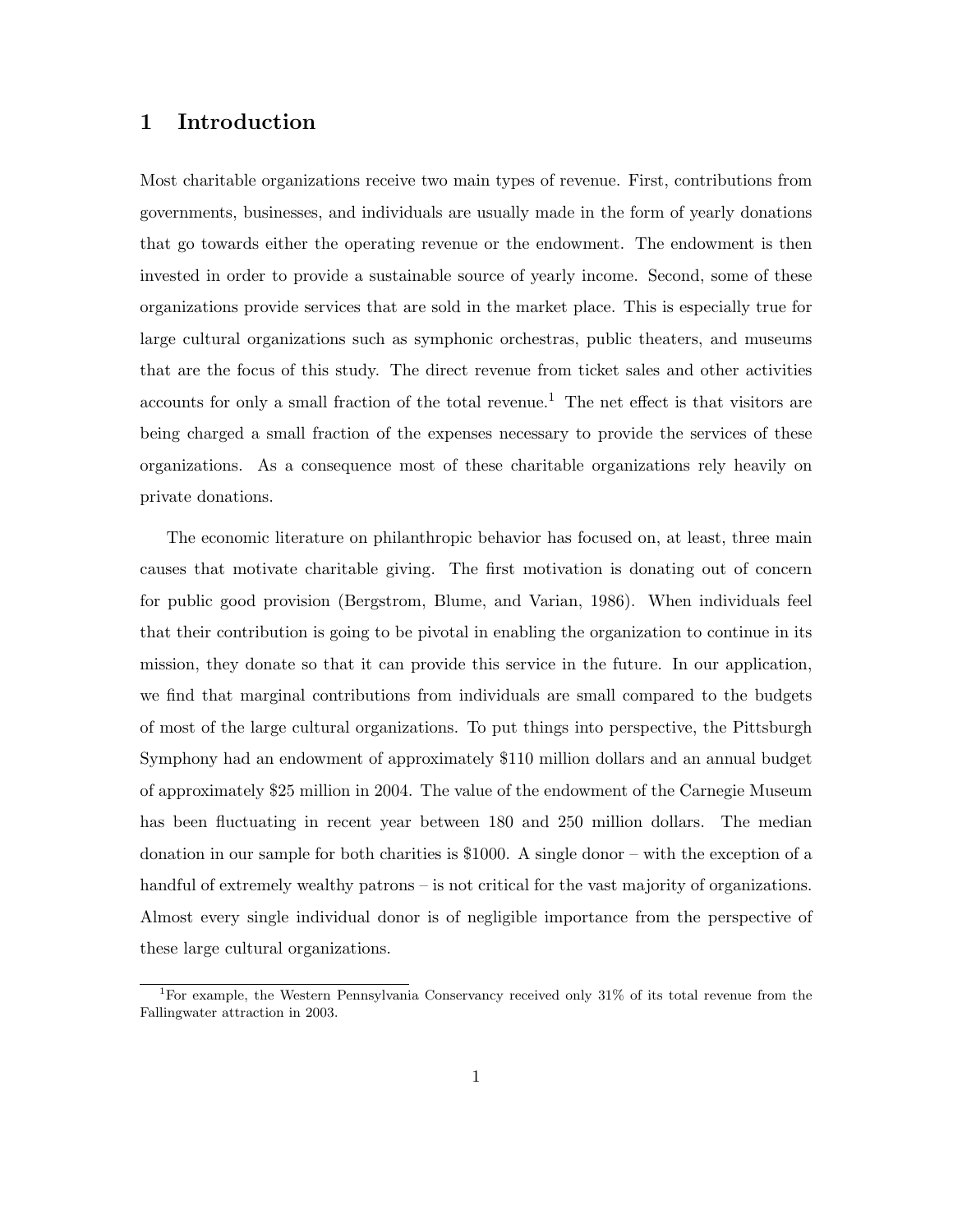The second cause is due to an intangible altruistic feeling that cares about other people's utilities. Closely related to this explanation is the joy-of-giving motive (Andreoni, 1989). By donating to causes where individuals receive no explicit benefit, they gain satisfaction from knowing that they contributed to a worthy cause. There are some indirect empirical tests of this motive in the literature. Most of these tests are based on the crowd-out hypothesis which claims that individuals are likely to donate less money if more funds are provided by the government. The empirical evidence regarding the validity of this hypothesis is mixed. Kingma (1989) analyzes donations to local public radio stations and finds support for the crowd-out hypothesis. Manzoor and Straub (2004) replicate the results of Kingma and find that the results are not robust to the use of newer data. Ribar and Wilhelm (2002) study donations to a large number of international relief organizations and find little evidence of a crowd-out effect.<sup>2</sup>

The third motive for charitable giving is due to Harbaugh (1998) who argues that donors receive tangible or intangible private benefits from their gifts. In the word of Thomas Hobbes: "no man giveth but with intention of good to himself" (Hobbs, 1651). One goal of this study is to attempt to document and measure the private motivations for giving. The benefits to oneself from donation can be broken down into a number of categories. Charitable donations are tax deductible. Thus donating to one's favorite cause effectively lowers the total tax burden of an individual. This benefit has been well documented in the past and higher marginal tax rates typically induce individuals to donate more money to charities.<sup>3</sup> Many of the websites for the organizations in our sample enumerate the potential tax benefits on their on-line contribution form.

Individuals also get material benefits from donating to these organizations.<sup>4</sup> Individuals who are thinking of donating are offered different perks associated with tiered levels of giving

<sup>&</sup>lt;sup>2</sup>Anything that cannot be explained by other motives is typically attributed to the joy-of-giving motive, acknowledging the fact that we do not really understand why people behave as they do.

 ${}^{3}$ There is a large empirical literature that has estimated the tax price elasticity of charitable giving. For surveys of the earlier literature see, for example, Clotfleter (1985) or Steinberg (1990). Recent studies include Randolph (1995) and Auten, Sieg, and Clotfelter (2002).

<sup>&</sup>lt;sup>4</sup>Each organization in our sample provides a detailed description of the private benefits that are associated with different levels of giving. This allows to us to characterize the identify of the donors and their motives for giving in an unprecedented way.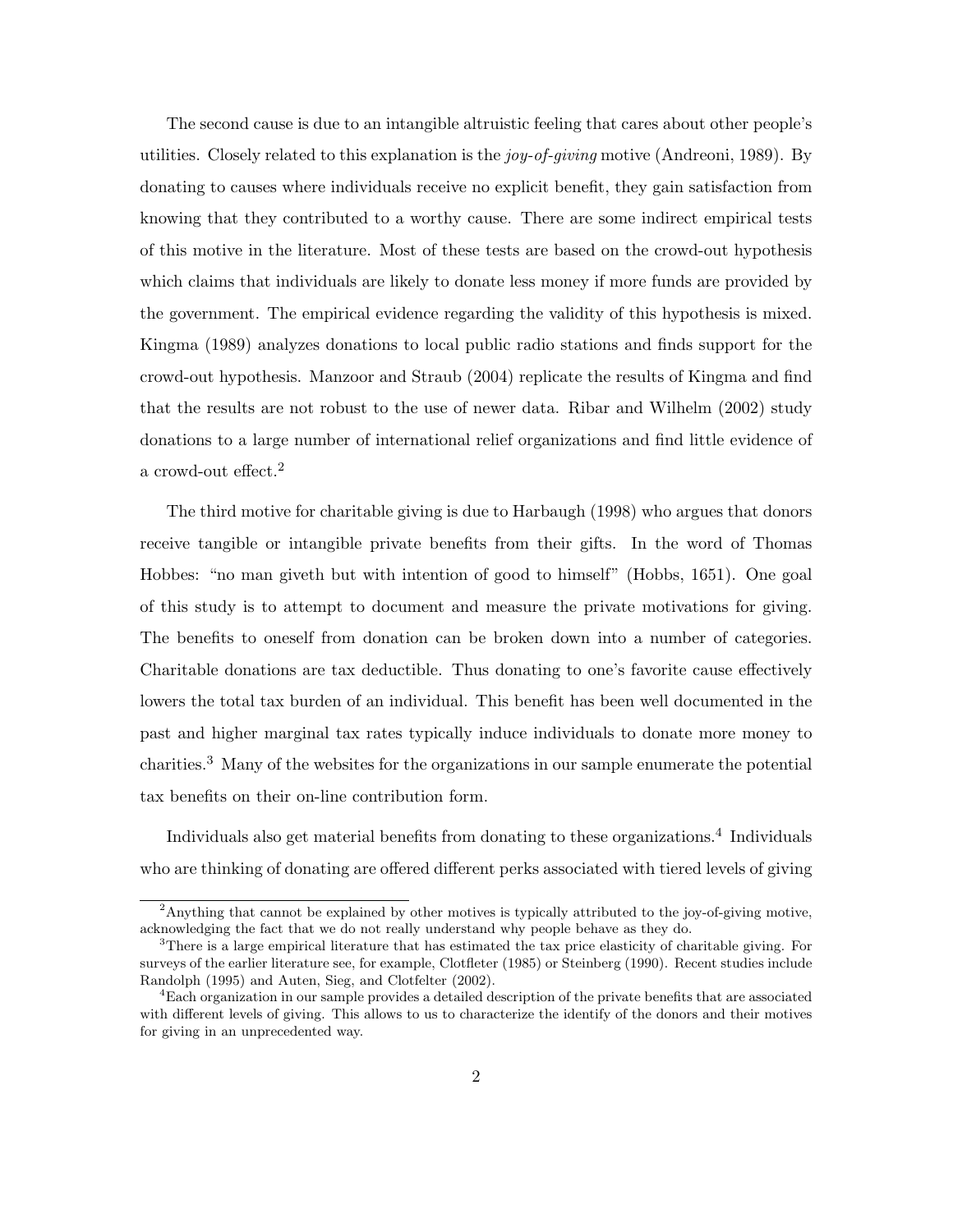for most organizations. Typical perks range from 10% discounts at the gift shop, to the performers' autographs, to premium seating, to free valet parking, to private tours, to exclusive dinners and parties. Moreover, individuals who donate receive a certain amount of social standing in the community. Judging from the way people chose to have their names listed in the brochures, they sought to make it clear who they are by using middle initials, suffixes, and professional titles. There are very recognizable names on this list of sports stars, politicians, and business leaders who have a great incentive to improve their reputation in the community.<sup>5</sup> Finally, individuals can effectively buy influence in an organization by being appointed to the boards of trustees. All ten organizations listed the board members and we can observe how much they donate yearly to maintain this designation.

To capture the different incentives for giving we develop a new theoretical model. Our approach differs from previous approaches for at least three reasons. First, we take a market approach and focus on giving to ten of the most important cultural institutions in Pittsburgh. One of the key features of our data set is that a significant number of individuals support multiple charities with their donations. We observe 495 individuals in our sample that give to three or more charities. Simple discrete or discrete-continuous choice models cannot be used to explain this type of behavior. Our empirical approach builds on the literature on multiple-discrete choice models that are notoriously difficult to estimate. We follow Hendel (1999) and model the observed behavior as a repeated discrete choice model with multiple choice occasions.<sup>6</sup>

Hendel's (1999) approach crucially depends on strong additive separability assumptions. As a consequence, there is no state dependence across choice occasions in Hendel's model. In our context, these strong separability assumptions are implausible since previous levels of charitable giving are likely to influence contemporary behavior. To capture this type of habit formation, we assume that past charitable behavior has a direct impact on current period utility. We therefore adopt a dynamic model to allow for state dependent choice

 ${}^{5}$ Buraschi and Cornelli (2003) also document these private benefits for donors of the English National Opera.

 $6$ See also the discussion in Ackerberg, Benkard, Berry, and Pakes (2006) who point out the difficulties associated with estimating these types of models.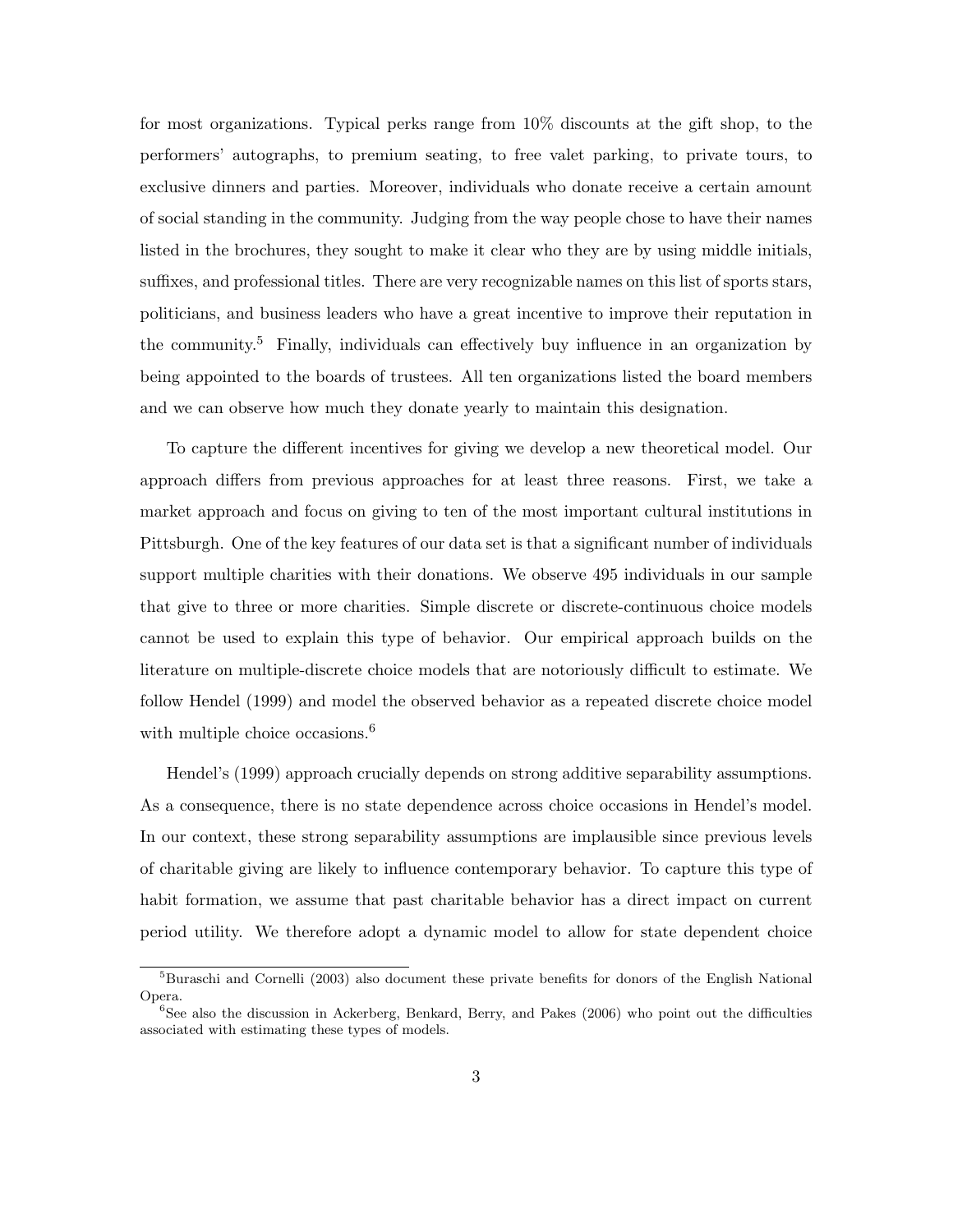sequences using dynamic programing techniques along the lines suggested by Rust (1994).

Estimating our model is challenging and requires some significant departures from standard dynamic discrete choice estimators.<sup>7</sup> Recall that the main purpose of the dynamic specification is to generate a multiple-discrete choice model that is essentially a one-period model. Since we do not observe behavior at each choice occasion, we need to integrate over all feasible choice sequences to derive a well-specified likelihood function. To our knowledge our study is the first paper that combines DP techniques with repeated discrete choice techniques to derive an empirical model of multiple discrete choices. We face two types of computational problems in estimation. First, the state space in our model is large since we control for observed heterogeneity along many dimensions and the main state variable is continuous and cannot be easily approximated on a coarse grid. Second computing the likelihood function requires integration over all feasible choice sequences. To deal with the computational complexity, we use parallel programming techniques and implement our estimator on a supercomputer provided by the Pittsburgh Supercomputing Center.

Finally, our approach also differs from previous empirical studies that have focused on charitable donations since we adopt a differentiated product approach. In our model each tier or level of giving to a specific charity can be characterized by a vector of attributes.<sup>8</sup> These characteristics consist of the level of giving and the private perks that are associated with each choice. We observe 10 charities in our data with a total number of 76 different combinations of levels of giving and perks. Moreover, there is variation in private benefits holding giving constant. This variation arises because different charitable organization pursue different tactics to raise funds.<sup>9</sup> Organizations like the Opera and Symphony have

<sup>&</sup>lt;sup>7</sup>Dynamic discrete choice estimation was first used by Wolpin (1984), Miller (1984), Pakes (1986) and Rust (1987). Methodological issues that are related to estimating these models are discussed, for example, in Hotz and Miller (1993), Rust (1994), Keane and Wolpin (1994), Eckstein and Wolpin (1999), Aguirregabiria and Mira (2002). Model selection and validation is discussed in Keane and Wolpin (1997, 2007), Tood and Wolpin (2006), and Arcidiacono, Sieg, and Sloan (2007).

<sup>&</sup>lt;sup>8</sup>We thus adopt a characteristics approach based on Gorman (1980) and Lancaster (1966). Berry (1994) and Berry, Levinsohn, and Pakes (1995) highlight the importance of unobserved product characteristics. Our approach is consistent with unobserved characteristics associated with each charity. Conditional on each charity we assume that all relevant characteristics are observed which is a plausible assumption in our application.

<sup>&</sup>lt;sup>9</sup>Vesterlund (2003) argues that fundraisers announce past contributions to signal the quality of the char-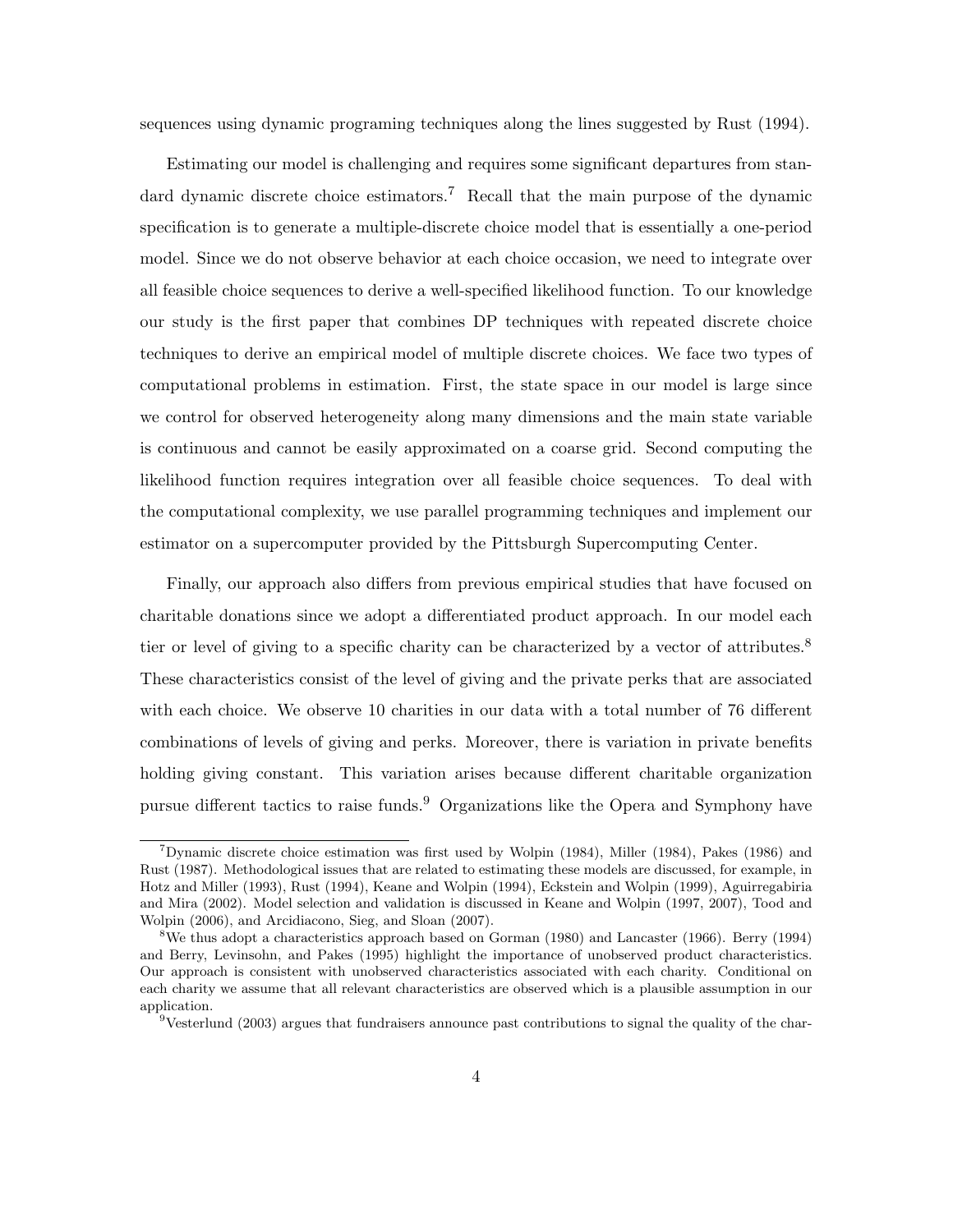much different reward structures than the Zoo or the Children's Museum. For example, the Opera and Symphony award explicit perks associated with each level of giving, whereas the Zoo and Children's Museum do not. It is this observed variation of perks at constant levels of giving that helps us separate the joy of giving from the joy of receiving motive.

The core of the empirical analysis is based on a truly unique data set that we assembled using publicly available donor lists to the ten largest cultural organizations in the Pittsburgh metropolitan area.<sup>10</sup> We use information from annual reports, playbills, and programs that identify the names of individual donors and the dollar range in which their gift fell. We have merged the donor lists and linked them with a variety of other publicly available data sources that allow us to measure personal characteristics of these donors. By analyzing donations to a large number of different charities, that adopt different strategies for rewarding donors, we can assess the importance of private benefits and rewards that are associated with charitable giving.

Our (preliminary) findings suggest that a large number of households donate money to these charities. Much of this giving is clearly unrelated to potential perks and rewards. However, we also find that households value perks that are affiliated with high social prestige such as invitations to dinner parties and special events. Small token gifts and extra tickets are not valued highly by most individuals. Moreover, we find that board membership is an important benefit. Individuals that are members of the board of a charity give substantially higher amounts and they seem to value the visibility and potential power that comes with these appointments.

The rest of the paper is organized as follows. Section 2 of the paper discusses the data set. Section 3 provides a formal model that can be used to analyze individual donations to multiple charities. Section 4 develops a new estimator for this class of models. This

ities, which could help worthwhile charities reveal their type and help them reduce free-rider problem. It assumes donor have imperfect information on charities' quality.

 $10$ It is well known that most cultural organizations publish the lists of their donors. Romano and Yildrim (2001) provide a theoretical model of giving that include warm-glow or snob appeal and show that it can be in the interest of the charity to announce donations. As we show below all charities in our sample announce donations and only a very small fraction of donors prefers to be listed anonymously.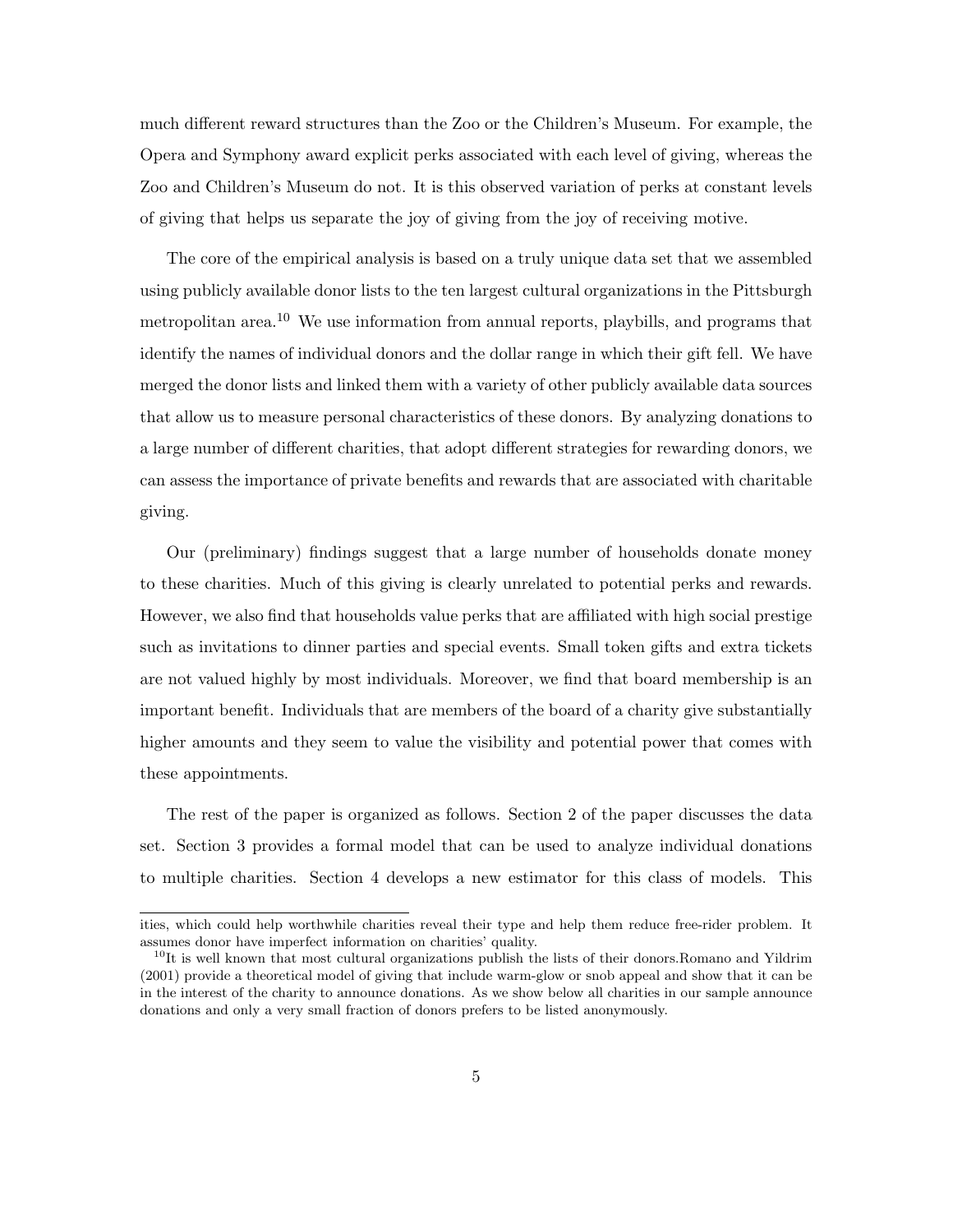estimator combines previous work on dynamic discrete choice estimation and multiple discrete choice estimators. Section 5 reports the results from this estimation exercise. The conclusions are offered in Section 6.

## 2 Charitable Donations in Pittsburgh

#### 2.1 The Data Set

The data come from annual reports, playbills, and programs for ten Pittsburgh cultural organizations (Pittsburgh Ballet Theater, Carnegie Museums of Pittsburgh, Pittsburgh Children's Museum, City Theater, Pittsburgh Opera, Phipps Conservatory, Pittsburgh Public Theater, Pittsburgh Symphony, Western Pennsylvania Conservancy, and Pittsburgh Zoo & PPG Aquarium). These publications are from the 2004-2005 donation cycle, capturing a cross-sectional snapshot of giving patterns. To contrast these types of organizations, we also obtained data from the United Way which is a not a cultural organization, but a traditional charity. Moreover, the United Way does not offer any private perks to donors.

Most of the organizations choose to report only gifts above a certain amount by associating the names of donors with a range of the dollar amount of their donation. For the purposes of the data set, households are counted as individual donors, meaning two individuals listed on a single gift (most often husbands and wives) are lumped together. There were a total of 6,499 individuals listed in the programs of the ten organizations. The total giving amounted to \$6,732,705 had the donors all given the minimum amount listed in their range of giving. The data are summarized in Table  $1<sup>11</sup>$ 

The data do not determine the exact gift amount, instead they only allow us to identify the tier of giving, i.e. we know a lower and upper bound for the amount that was donated. For some calculation in this section we use the lower-bound on the giving ranges as the

<sup>&</sup>lt;sup>11</sup>Note that our sample is strictly speaking a choice based sample, since we do not include individuals that made zero donations. We also created a random sample of 10,000 households in Allegheny County to analyze the decision to become a donor. The results are available upon request from the authors.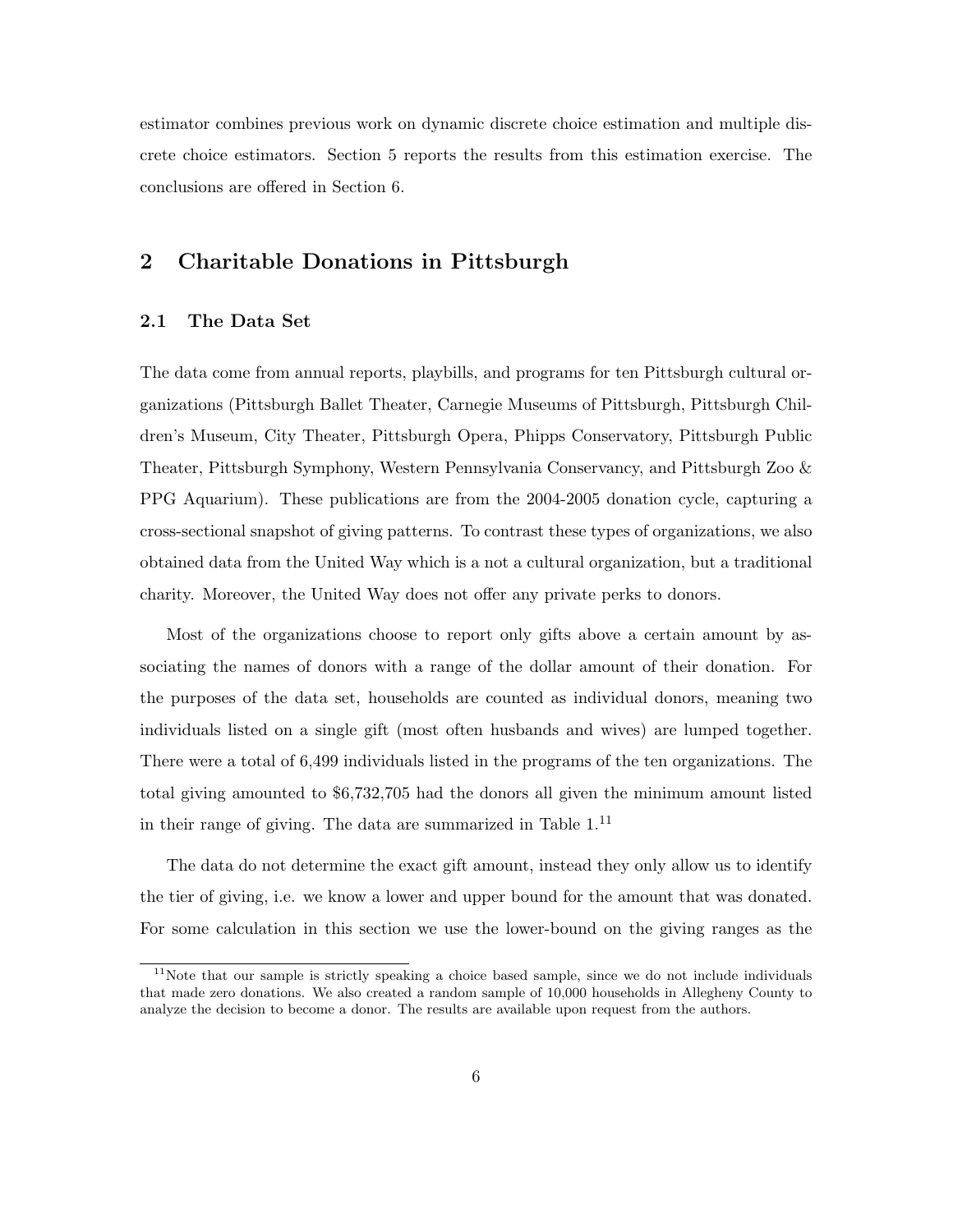|                     | # of          | Total        | Range                 | Median  | Average    | Standard  |
|---------------------|---------------|--------------|-----------------------|---------|------------|-----------|
|                     | <b>Donors</b> | Donations    |                       |         |            | Deviation |
| Ballet              | 559           | \$399,750    | $$250 - $5,000$       | \$250   | \$715.12   | \$1,069   |
| Carnegie Museums    | 1,236         | \$2,303,005  | $$500 - $25,000$      | \$1,000 | \$1,863.27 | \$3,678   |
| Children's Museum   | 185           | \$79,350     | $$50 - $10,000$       | \$100   | \$428.92   | \$1,396   |
| City Theater        | 170           | \$185,200    | $$50 - $3,500$        | \$100   | \$1,089.41 | \$638     |
| Opera               | 556           | \$1,125,000  | $$120 - $50,000$      | \$250   | \$2,023.38 | \$5,552   |
| Phipps Conservatory | 984           | \$189,200    | $$25 - $10,000$       | \$100   | \$192.28   | \$463     |
| Public Theater      | 1,082         | \$410,200    | $$50 - $10,000$       | \$50    | \$379.11   | \$1,019   |
| Symphony            | 668           | \$1,361,500  | $$500 - $50,000$      | \$1,000 | \$2,038.17 | \$3,882   |
| <b>WPC</b>          | 2,082         | \$523,350    | $$100 - $20,000$      | \$100   | \$251.37   | \$875     |
| Zoo                 | 649           | \$155,650    | $$50 - $5,000$        | \$50    | \$239.83   | \$531     |
|                     |               |              |                       |         |            |           |
| United Way          | 4,180         | \$16,383,500 | $$1,000 - $1,000,000$ | \$1,000 | \$3,919.50 | \$40,999  |

Table 1: Summary Statistics for Total Donations by Organization

amount of giving since most individuals tend to give at those lower levels as reported by Glazer and Konrad  $(1996).^{12}$  We find that the median gift size for all organizations is close to the lowest tier, suggesting that the bulk of donors give in the lowest or second-lowest range that these organizations provide.

The number of donors listed as anonymous does not constitute a large percentage for any of the organizations in the sample. We, therefore, exclude these donors from our sample. Given that there so few anonymous donors we can safely conclude that donors do not mind being listed in the official publications. Only a small fraction of the donors prefers anonymity to publicity. This result is consistent with other evidence reported below that social prestige and private benefits are powerful explanations for the observed behavior.

Since a fair number of individuals give to multiple causes, we consolidated the donor lists and matched up names that appeared to be the same. This proved to be a challenging task because organizations list individuals' names in slightly different ways. Some appear

 $12$ In our structural analysis, we adopt a multiple discrete choice framework to account for this feature of our data set.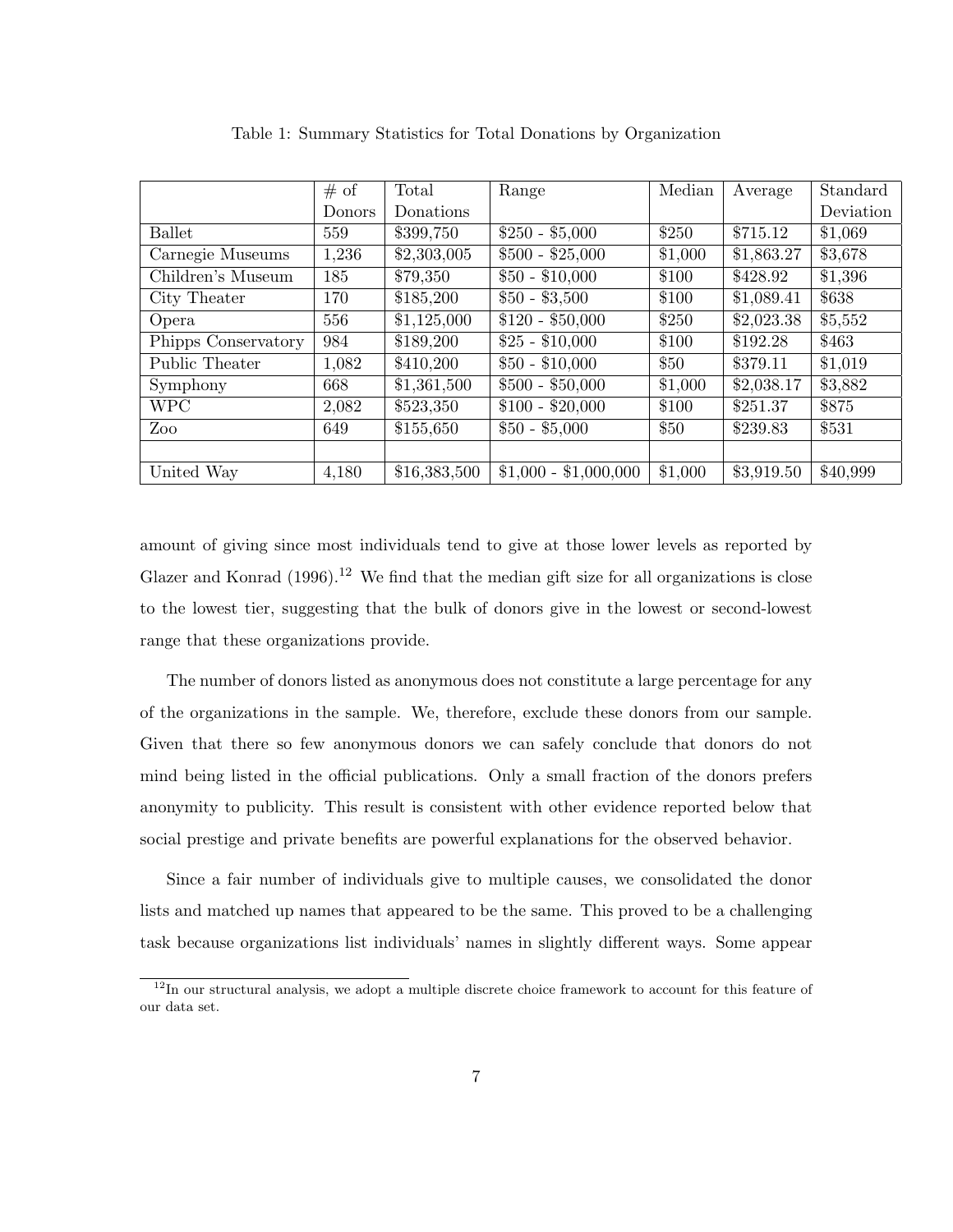more formally printed (Mr. & Mrs. John A. Doe, Jr.), while others are more casual (John and Jane Doe). The matching was done by hand with the help of programs in Microsoft Excel that suggested the most likely matches based on the parsed elements of the names. These names were then cross-referenced with data from the Allegheny County Real Estate database, the U.S. Census, Federal Election Commission database, and the United Way donor list. We managed to match a large number of individuals, except those individuals with extremely common first and last names.

#### 2.2 A Characterization of Donors

One interesting attribute of these individuals who donate to cultural organizations is their profession. While it is nearly impossible to ascertain the profession of all of the donors, we obtained a list of the names of every physician and lawyer who practices in Allegheny County from the Allegheny County Medical Society and the Allegheny County Bar Association. Using the same name matching technique as before, we find that 391 physicians and 500 lawyers gave money to at least one of the ten Pittsburgh cultural organizations. Table 2 shows the number of each profession who gave to each organization and the average total giving for each individual and standard deviation.

Next we seek to determine how wealthy the individuals are that give to these cultural organizations. To investigate this question, individuals from the cultural organization lists were matched up with the Allegheny County Real Estate Assessment website. The site was established to provide transparency to the assessment of property taxes and thus has every residential property listed with the deeded owner's name. A subset of individuals (54 %) could be identified as owning property in Allegheny County. It is certain that individuals donate to these organizations from surrounding counties and the WPC's Fallingwater attraction is located outside of Allegheny County. The remainder of the analysis focuses on households in Allegheny County that could be matched to the real estate data base.<sup>13</sup> We

<sup>&</sup>lt;sup>13</sup>When we matched households to home properties, we found that a small fraction of households owned multiple properties. These households typically rent out houses for commercial purposes. For these households we only used the most expensive residential property value.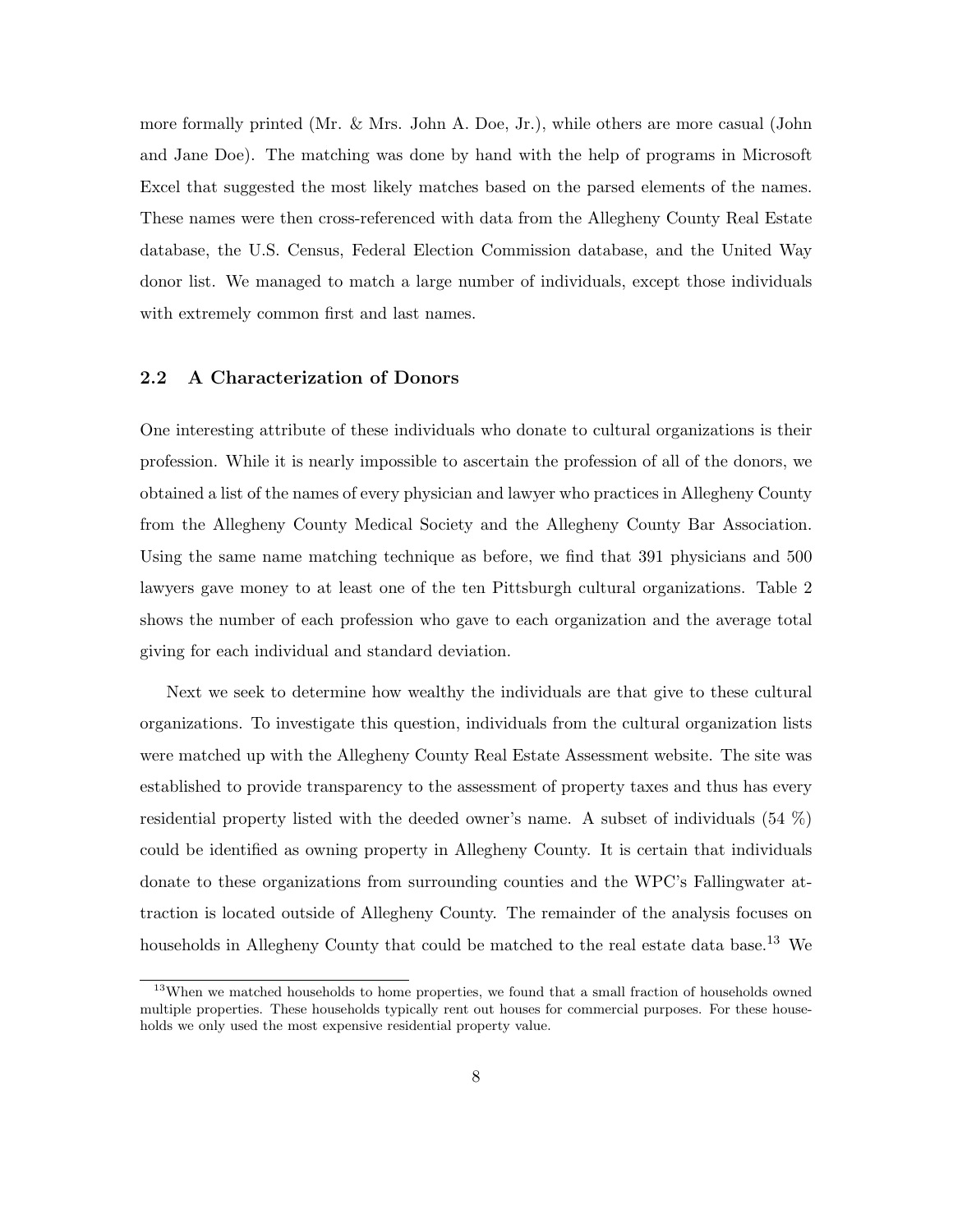|                           | Lawyers    | Physicians |
|---------------------------|------------|------------|
| <b>Ballet</b>             | 44         | 46         |
| Carnegie Museums          | 128        | 95         |
| Children's Museum         | 18         | 12         |
| City Theater              | 57         | 30         |
| Opera                     | 54         | 44         |
| Phipps Conservatory       | 79         | 65         |
| Public Theater            | 113        | 86         |
| Symphony                  | 66         | 51         |
| <b>WPC</b>                | 120        | 88         |
| Zoo                       | 53         | 39         |
|                           |            |            |
| Average Total Giving      | \$1,385.26 | \$970.74   |
| <b>Standard Deviation</b> | \$3,187.30 | \$3,010.19 |

Table 2: Contributions from Professionals

report descriptive statistics in Table 3 that summarizes the distribution of housing values by charity in our sample.

We find that each organization has donors with a mean property value of about \$300,000. The Carnegie Museum and the Pittsburgh Symphony attracts donor with the highest average housing values. Maybe more surprising is the finding the Children's Museum is also among the top three charities. The Western Pennsylvania Conservancy and the City Theater have less wealthy donors. Since the Real Estate Data base contains the address of the house, we can match each observation in the sample to a Census Block Group and assign a (neighborhood) income level to each observation. Moreover, we can distinguish among households that live in the City of Pittsburgh and households that live in one of the surrounding suburbs. Finally, we know how long the household has owned the property. This allows us to construct a variable which measures the "attachment" to the Pittsburgh metropolitan area.

More information about these individual donors can be gleaned from their contributions of other sorts. It is unlikely that a person who does not enjoy the ballet will give money to such an organization. The United Way is a charity that provides a public service by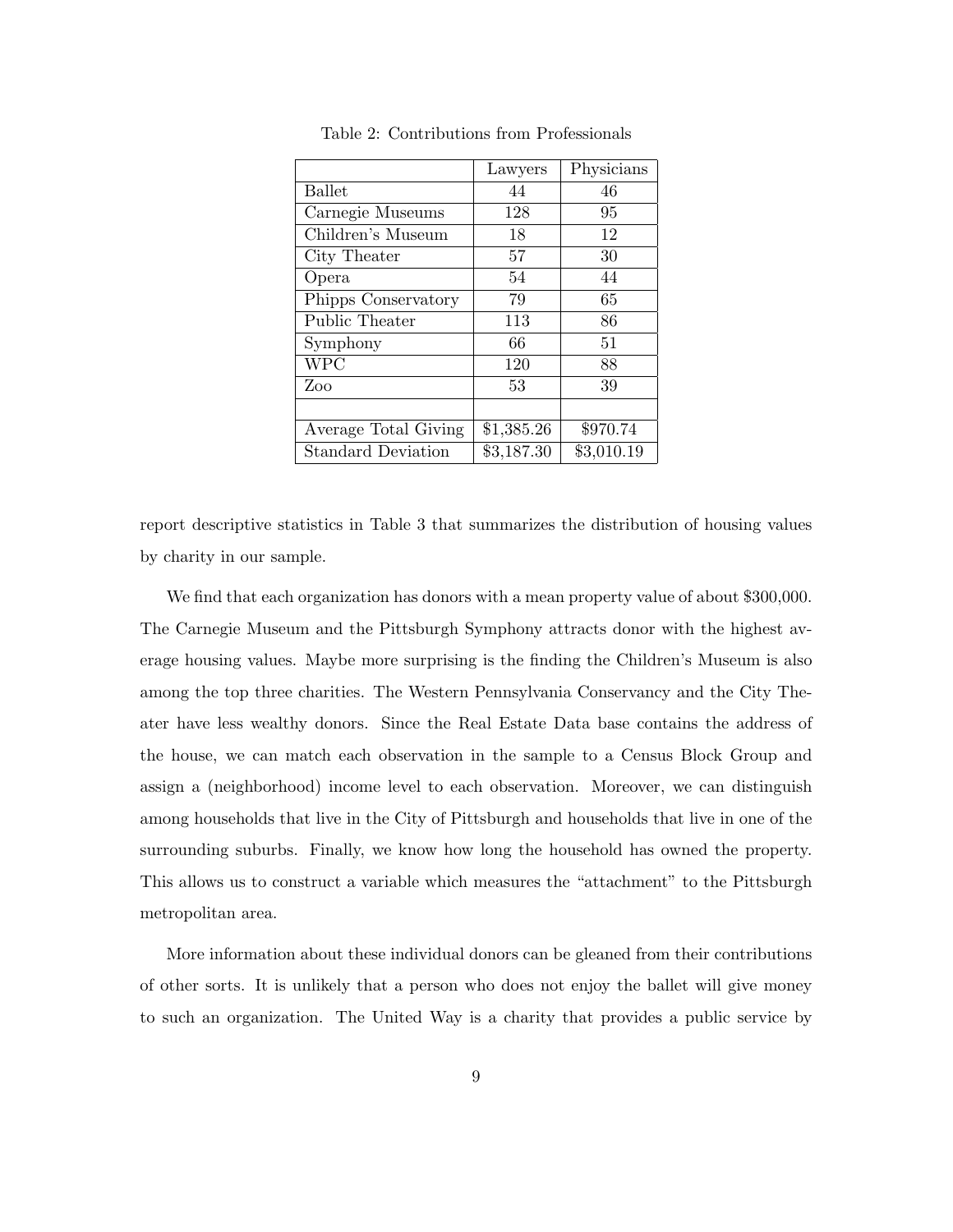|                   | Number | Average   | Median    | <b>Standard Deviation</b> |
|-------------------|--------|-----------|-----------|---------------------------|
| <b>Ballet</b>     | 327    | \$322,450 | \$243,600 | \$280,154                 |
| Carnegie Museums  | 806    | \$389,524 | \$323,350 | \$325,356                 |
| Children's Museum | 126    | \$383,075 | \$311,700 | \$311,661                 |
| City Theater      | 383    | \$295,484 | \$236,100 | \$283,174                 |
| Opera             | 373    | \$331,953 | \$260,000 | \$264,489                 |
| Phipps            | 631    | \$327,004 | \$265,000 | \$280,950                 |
| Public Theater    | 730    | \$287,289 | \$230,450 | \$218,276                 |
| Symphony          | 444    | \$363,339 | \$281,500 | \$312,028                 |
| <b>WPC</b>        | 850    | \$263,428 | \$190,650 | \$242,911                 |
| Zoo               | 419    | \$292,641 | \$218,800 | \$262,995                 |

Table 3: Property Values of Donors

helping children via community outreach projects. The perks associated with this cause are of a different kind than the cultural organizations. In examining the United Way donor list in the same time period, 551 people who gave to one of the cultural charities also gave to the United Way as well. The minimum amount to be listed in its publication was \$1,000, so the number could in fact be much higher. The maximum gift was \$1,000,000 with an average gift among these individuals was \$10,282 with a standard deviation \$73,615. Table 4 summarizes the number of individuals who gave both the charity listed and the United Way.

|                     | United Way |
|---------------------|------------|
| Carnegie Museums    | 200        |
| Phipps Conservatory | 108        |
| Opera               | 69         |
| <b>WPC</b>          | 137        |
| Zoo                 | 69         |
| Public Theater      | 126        |
| City Theater        | 67         |
| Symphony            | 123        |
| <b>Ballet</b>       | 70         |
| Children's Museum   | 34         |

Table 4: United Way Donors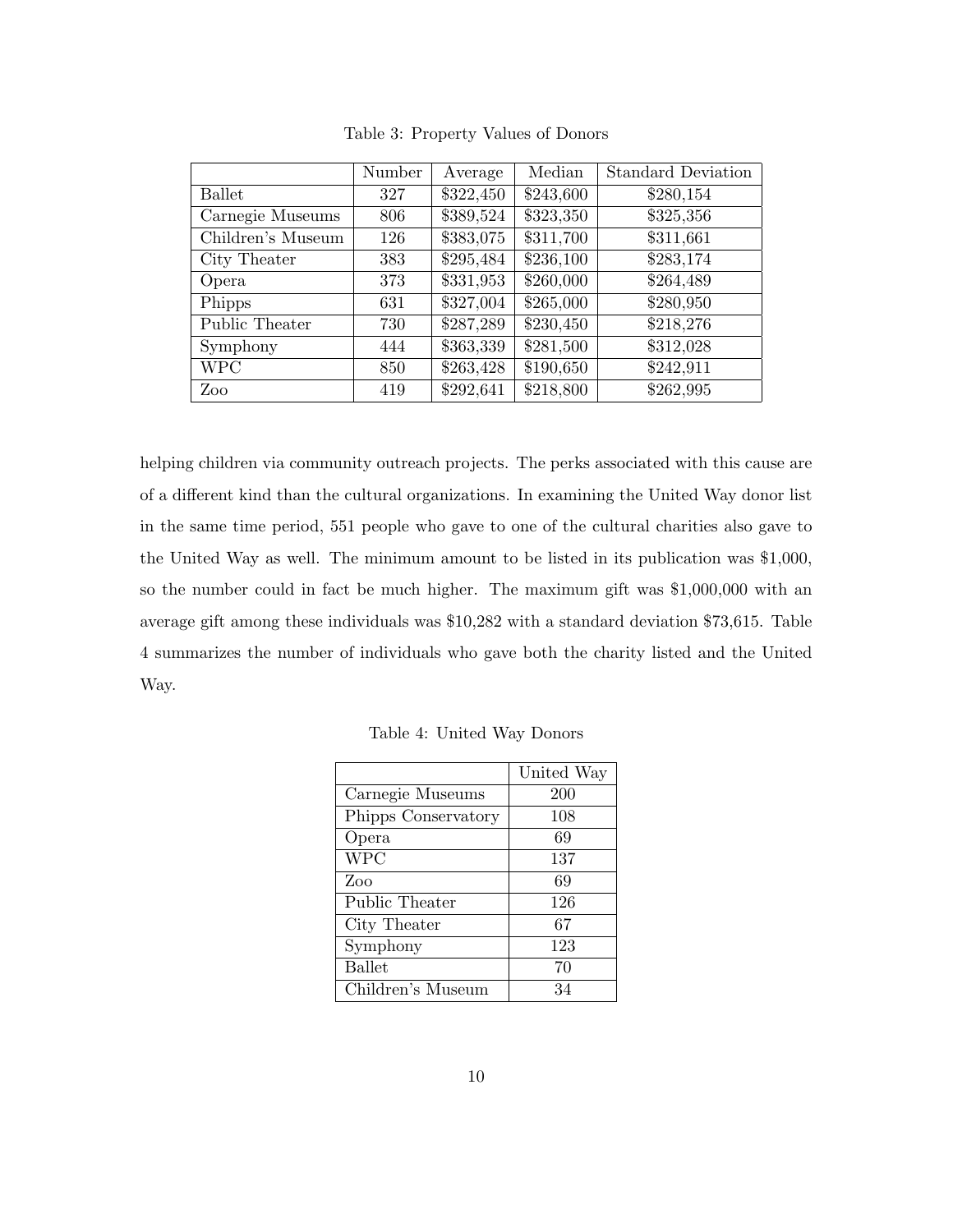The individuals in our sample also contributed heavily to political candidates in the 2004 elections. Of the 6,499 individual donors, 736 contributed to either the presidential campaigns of George W. Bush and John Kerry, the senatorial campaigns of Arlen Specter and Joe Hoeffel, congressional campaigns in nearby districts, or the Republican and Democratic parties. The data set for Allegheny County from the FEC was matched up against the names of individuals who contributed to cultural organizations in Pittsburgh in the same way as before. Note that the FEC only requires that political contributions of \$200 or more to be reported, so that is reflected in the data. Table 5 captures the number of individuals who gave money to both the cultural organization listed and the presidential campaigns of either Bush or Kerry.

|                     | Bush             | Kerry         | Bush                  | Kerry                 |
|---------------------|------------------|---------------|-----------------------|-----------------------|
|                     | number of        | number of     | total                 | total                 |
|                     | donors           | donors        | amount                | amount                |
| <b>Ballet</b>       | $12(33.3\%)$     | 24 $(66.7\%)$ | \$19,250              | \$46,550              |
| Carnegie Museums    | 69 $(41.1\%)$    | 99 (58.9%)    | $\overline{$118,025}$ | $\overline{$}147,350$ |
| Children's Museum   | $13(41.9\%)$     | $18(58.1\%)$  | \$18,000              | \$34,350              |
| City Theater        | $5(7.0\%)$       | 66 (93%)      | \$8,500               | \$99,400              |
| Opera               | $15(30.0\%)$     | 35 $(70.0\%)$ | \$29,000              | \$60,100              |
| Phipps Conservatory | 31 $(36.0\%)$    | 55 $(64.0\%)$ | \$54,375              | \$97,620              |
| Public Theater      | $(28.0\%)$<br>23 | 59 (72.0%)    | \$46,950              | \$89,224              |
| Symphony            | 31 $(38.8\%)$    | 49 $(61.3\%)$ | \$58,650              | \$77,420              |
| <b>WPC</b>          | 40 $(35.1\%)$    | 74 (64.9%)    | \$67,475              | \$115,420             |
| Zoo                 | $20(54.1\%)$     | 17 $(45.9\%)$ | \$46,200              | \$39,550              |

Table 5: Giving to Presidential Candidates

From this analysis, it seems that the majority of individuals who give money to cultural organizations prefer to give money to Democrats. Kerry "won" every organization except for the Pittsburgh Zoo both in number of contributors and total amount contributed, the City Theater overwhelmingly so.<sup>14</sup>

<sup>14</sup>An analysis of the political contributions to the both parties as well as Senate and House candidates shows that donors in Pittsburgh are more balanced. These results are available upon request from the authors.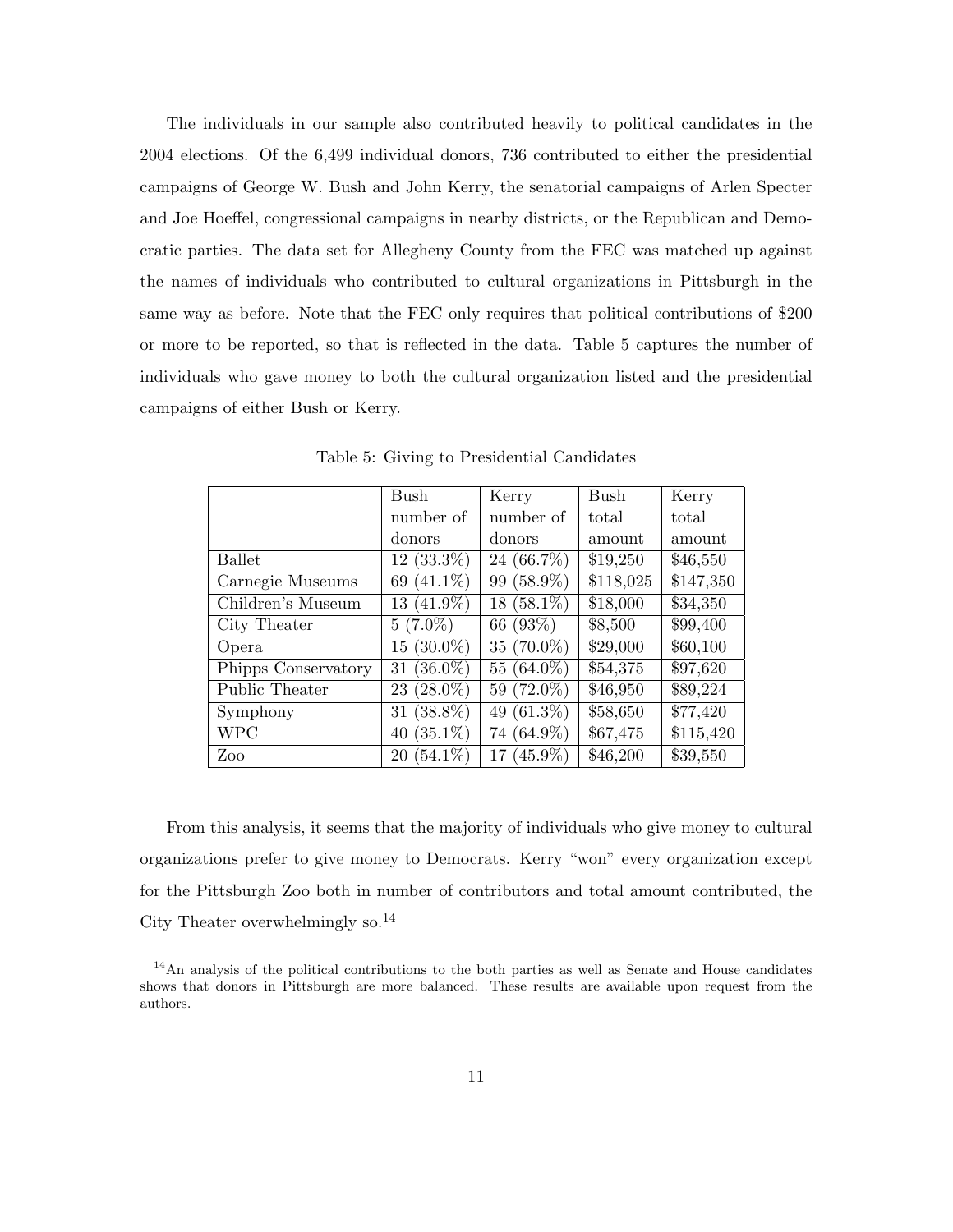#### 2.3 Donations to Multiple Causes

One of the striking features of our data is that we observe a large number of individuals that donate money to multiple causes. For example, 495 of the 6,499 individual donors could be identified as giving to 3 or more of our 10 organizations. Table 6 provides a detailed analysis of the distribution of donor types.

| $\#$ of Organizations | $#$ of Donors  | % of Individuals | Sum of      | % of Total |
|-----------------------|----------------|------------------|-------------|------------|
|                       |                |                  | Donations   | Donations  |
| $\mathbf{1}$          | 5264           | 81.00%           | \$3,076,945 | 45.70%     |
| $\overline{2}$        | 740            | 11.39%           | \$1,363,360 | 20.25%     |
| 3                     | 304            | 4.68%            | \$1,034,195 | 15.36%     |
| $\overline{4}$        | 118            | 1.82%            | \$569,485   | 8.46%      |
| $\overline{5}$        | 44             | $0.68\%$         | \$327,205   | 4.86%      |
| 6                     | 13             | $0.20\%$         | \$141,160   | 2.10%      |
| 7                     | 11             | $0.17\%$         | \$115,160   | 1.71%      |
| 8                     | $\overline{2}$ | $0.03\%$         | \$10,095    | 0.15%      |
| 9                     | 3              | 0.05%            | \$94,600    | 1.41\%     |
| 10                    | $\Omega$       | $0.00\%$         | \$0         | $0.00\%$   |

Table 6: Spread of Giving to Multiple Organizations

We find that the 495 individuals who contributed to 3 or more organizations have different characteristics than the average donor. Of the 392 who were found in the Allegheny County Real Estate Registry, their average property value was \$425,659, larger than the \$292,417 of an average donor. Of the 392 with Allegheny County housing entries, 327 of them live in the city of Pittsburgh. Their average combined giving amounted to \$4,630 compared to \$739 for those donors who gave to only 1 or 2 of the organizations. They were also much more likely than average to donate to a political candidate, 44% for the donors who gave to 3 or more places compared to 17% for all donors. Of the 495 individuals who contributed to 3 or more of the organizations, there were clear preferences of which ones they contributed the most money to. Table 7 summarizes the organizations that received the first, second, or third largest amounts with ties counted on the same level.

There seems to be some ascription of objective worth of an organization by looking at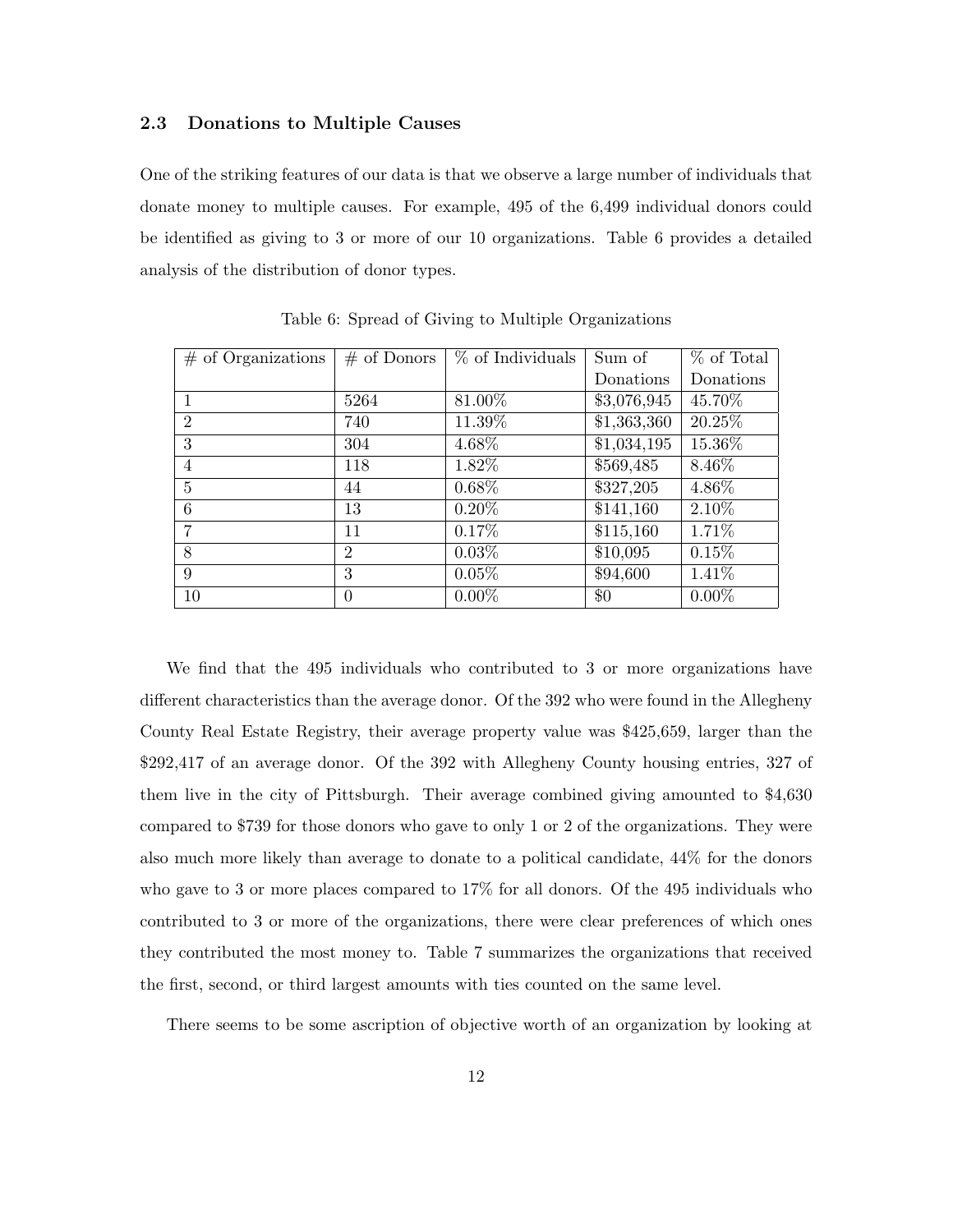|    | Carnegie | Phipps | Opera | <b>WPC</b> | Zoo | Public  | City           | PSC | <b>Ballet</b> | Children's |
|----|----------|--------|-------|------------|-----|---------|----------------|-----|---------------|------------|
|    | Museums  |        |       |            |     | Theater | Theater        |     |               | Museum     |
| #1 | $180\,$  | 22     | 88    | 34         |     | 48      | 18             | 142 | 50            |            |
| #2 | 78       | 104    | 47    | 103        | 36  | 101     | $\overline{ }$ | 60  | 52            | 18         |
| #3 |          | 76     | 18    | 83         | 40  | 76      | 46             | 14  |               | LЭ         |

Table 7: Gift Size Ordering among Multiple Donors

these numbers. If individuals had random ordinal preferences, accounting for the relative sizes of the organizations, there would not be such clear rankings. Organizations that are "top-heavy" are the largest source of a donor's total contribution and are the second or third choice less often like the Carnegie Museums, Opera, and Symphony. The "bottom-heavy" organizations like Phipps Conservatory, WPC, Zoo, Public Theater, City Theater, and the Children's Museum tend not to receive the largest share of a given donor's bankroll, but instead tend get less than another target organization. The Ballet seems to be somewhere in between these two classifications. The data thus suggest that individuals strategically decide how to allocate funds among the available charitable organization. Nobody in our sample gave, for example, equal amounts to a large subset of these organizations.

Table 8 shows the percentage of the 495 multiple donors who gave any money to each organization. We find that Phipps, WPC, and the Public Theater captured about the same number of donations from these people as the Carnegie Museums and the Symphony, but were clearly the second-choice destinations for charitable giving because they often received less money. It could be possible that there is a "snob-appeal" motivation for giving the largest amount to select organizations to maximize social standing. Socialites may tend to donate the most money to organizations with the highest visibility, ensuring that their name is in the booklet distributed to all their friends. It is difficult, however, to separate this out from people's objective classifications of worthiness.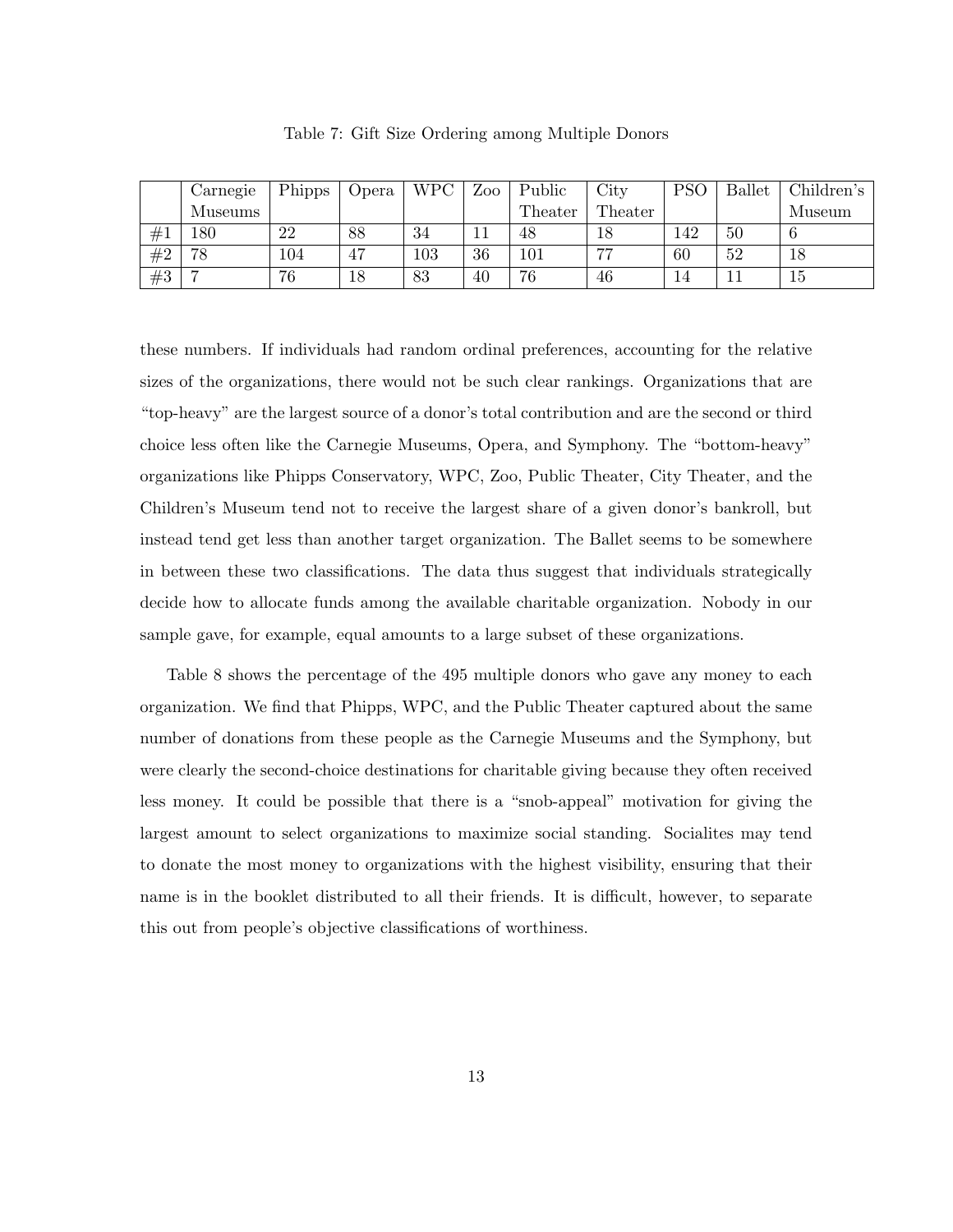|  | Table 8: Gift Frequency among Multiple Donors |  |  |
|--|-----------------------------------------------|--|--|
|  |                                               |  |  |

| Carnegie | Phipps | Opera | WPC   | Zoo      | Public   | City     | <b>PSO</b> | <b>Ballet</b> | Children's |
|----------|--------|-------|-------|----------|----------|----------|------------|---------------|------------|
| Museums  |        |       |       |          | Theater  | Theater  |            |               | Museum     |
| 53.7%    | 49.1%  | 32.3% | 48.7% | $22.0\%$ | $48.9\%$ | $31.5\%$ | 43.6%      | 23.4\%        | $10.5\%$   |

#### 2.4 Private Perks and Board Membership

In addition to the private good motive of prestige that comes with being listed in a playbill or annual report, these organizations tend to provide substantial perks to reward donations. The organizations grant additional perks to the higher levels of giving and also offer all perks associated with levels of giving below your current level. Only 3 of the 10 organizations did not have these tiered privileges listed in their programs, annual reports, or websites. Table 9 summarizes the number of offerings in each category that donors at the top level were given.

|                     | Exclusive      | Special        | Events         | Token          | Autographs | Free    |
|---------------------|----------------|----------------|----------------|----------------|------------|---------|
|                     | Party          | Tickets        |                | Gifts          |            | Parking |
| <b>Ballet</b>       | $\overline{2}$ | 3              | 3              | 3              | 1          |         |
| Carnegie Museums    | 5              | 7              | $\overline{5}$ | 3              |            |         |
| Children's Museum   |                |                |                |                |            |         |
| City Theater        | $\overline{2}$ | $\overline{2}$ |                |                |            |         |
| Opera               | $\overline{2}$ | 3              | 6              | 1              |            |         |
| Phipps Conservatory |                | 3              |                | 5              |            |         |
| Public Theater      |                |                |                |                |            |         |
| Symphony            |                | 4              | 7              | 3              | 1          |         |
| <b>WPC</b>          |                | 3              |                | $\overline{2}$ |            |         |
| Zoo                 |                |                |                |                |            |         |

Table 9: Number of Perks Explicitly Offered to Potential Donors

Another potential perk associated with giving is the possibility of being appointed to the Board of Trustees. These individuals can gain the prestige of being appointed to the Board as well as a degree of influence in the organization. All of these organizations have a Board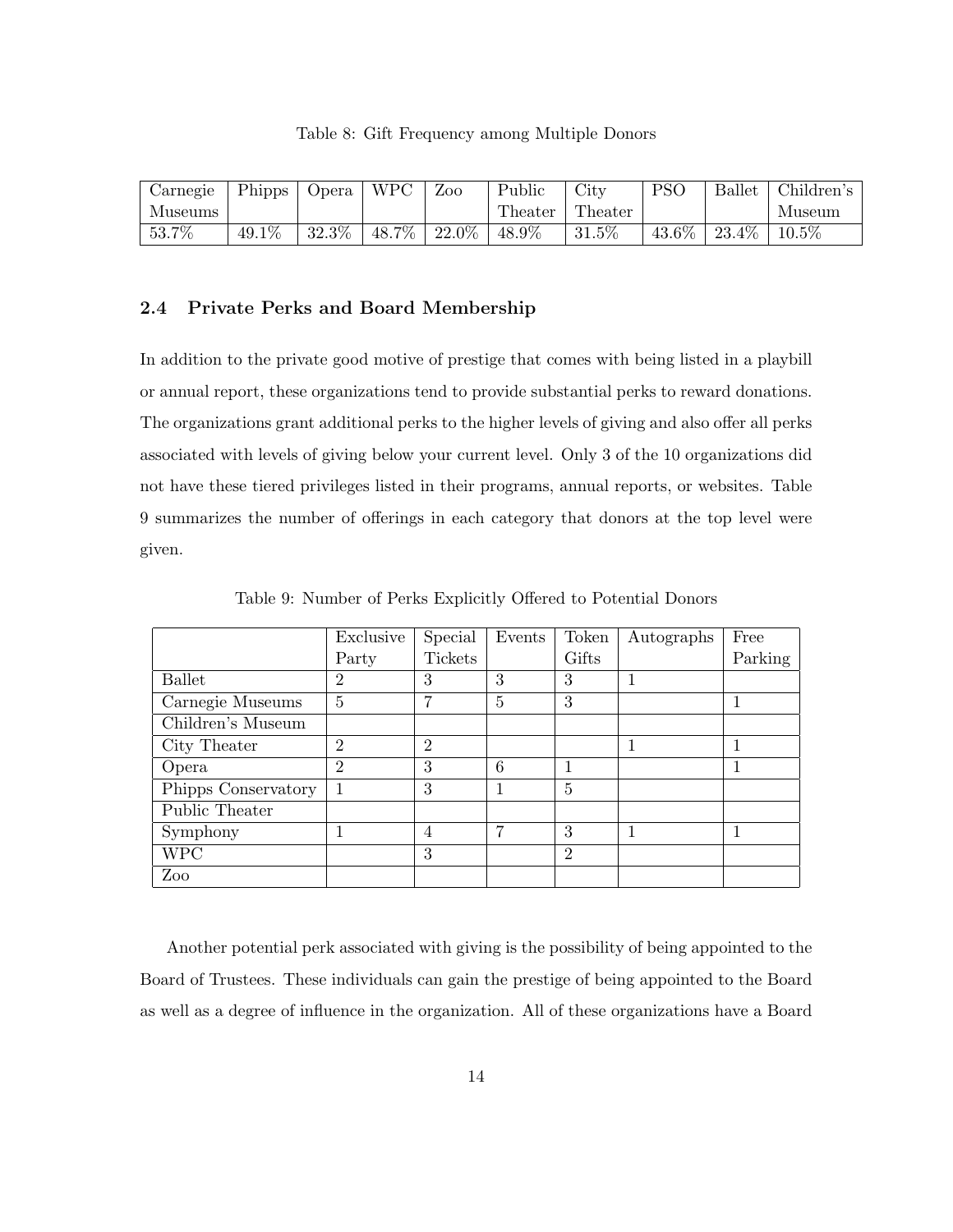of Trustees and listed their names in the same piece of literature as the names of donors. The Board members who were also listed in the donation section are characterized in Table 10 with the minimum, maximum, median, and average donation of a Board Member along with the standard deviations.

|                     | $\#$ of Contributing | Range            | Median  | Average | Standard  |
|---------------------|----------------------|------------------|---------|---------|-----------|
|                     | Board Members        |                  |         |         | Deviation |
| <b>Ballet</b>       | 44                   | $$250 - $5,000$  | \$5,000 | \$3,494 | \$1,762   |
| Carnegie Museums    | 99                   | $$500 - $25,000$ | \$2,500 | \$7,449 | \$8,691   |
| Children's Museum   | 33                   | $$50 - $10,000$  | \$500   | \$1,782 | \$2,961   |
| City Theater        | 39                   | $$250 - $2,500$  | \$2,500 | \$1,878 | \$858     |
| Opera               | 69                   | $$250 - $50,000$ | \$5,000 | \$8,272 | \$9,359   |
| Phipps Conservatory | 44                   | $$50 - $5,000$   | \$475   | \$722   | \$867     |
| Public Theater      | 41                   | $$150 - $10,000$ | \$2,500 | \$3,662 | \$2,488   |
| Symphony            | 29                   | $$500 - $25,000$ | \$1,000 | \$4,345 | \$6,835   |
| <b>WPC</b>          | 28                   | $$100 - $10,000$ | \$1,000 | \$2,461 | \$3,383   |
| Zoo                 | 49                   | $$100 - $5,000$  | \$1,000 | \$980   | \$1,031   |

Table 10: Summary of Donations from Current Board Members

# 3 A Multiple Discrete Choice Model of Charitable Giving

In this section we formalize the main ideas discussed in this paper and provide a model of individual behavior that can explain donations to multiple organizations. In this model there is a finite number of charitable organizations to which a donor can potentially give money.<sup>15</sup> Each donor makes decisions over the course of a year. The year consists of  $T$ time periods. We assume that each person gets solicited in every time period. This is a plausible yet somewhat specific assumption as it supposes that each agent will be exposed to one of the organizations per period (be it a billboard, performance, website, etc.). When they are exposed to the organization, it triggers the idea of giving and a decision is made.

<sup>&</sup>lt;sup>15</sup>The model of charitable donations that is a dynamic extension of the static model developed by (Hendel, 1999). It also includes the error term using methods outlined in Rust (1994) and Arcidiacono et al. (2007).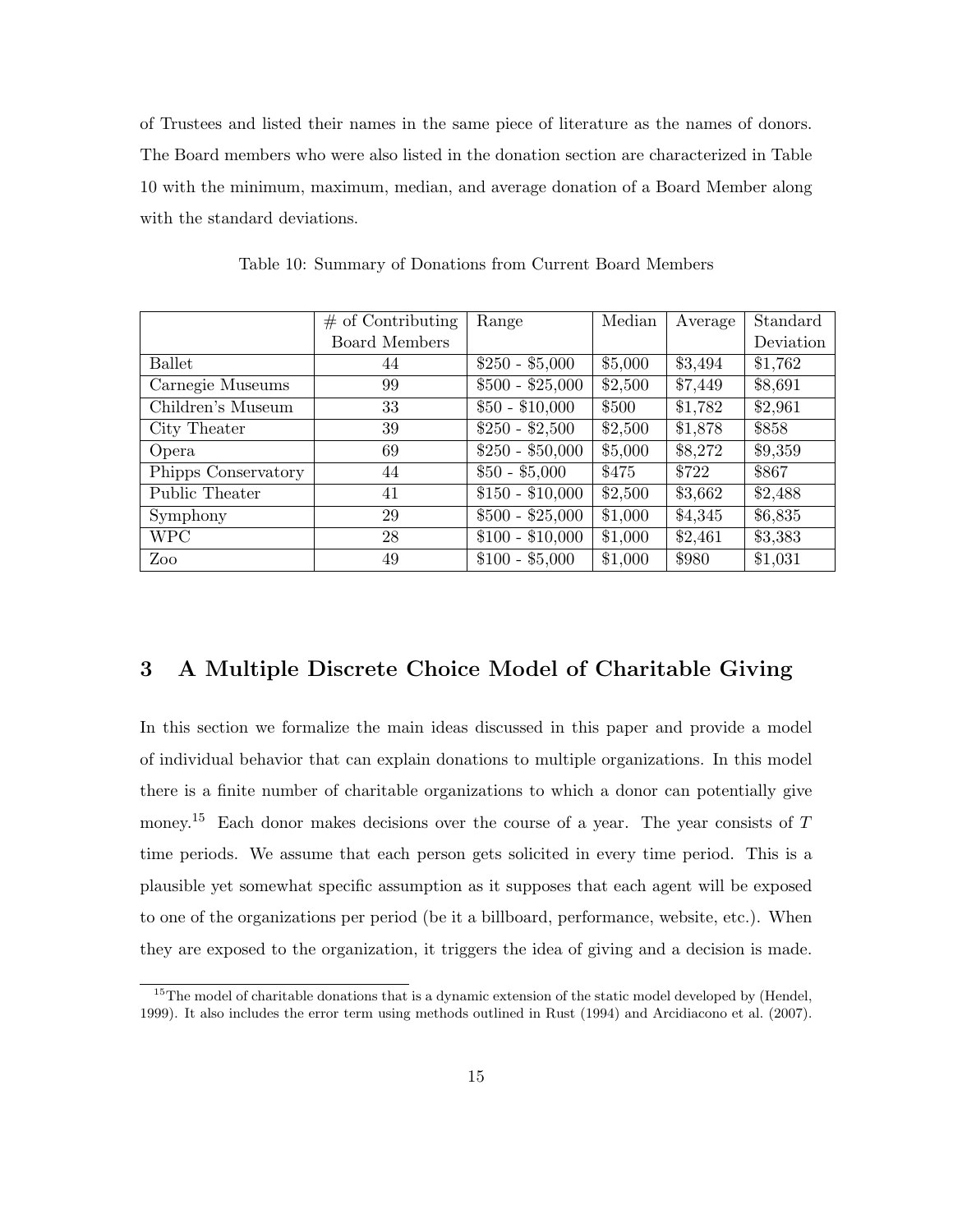Each donor is a characterized by a time invariant vector of observed characteristics. The characteristics include housing wealth, professional indicator variables, party affiliation, and others.

We treat each tier of giving to each charity as a separate differentiated product. There are I charities and an outside option denoted by 0. Each charity has  $L_i$  tiers of giving that are associated with an amount of giving  $g_{il}$  and private benefits  $p_{il}$ .

Let  $d_{ilt}$  denote an indicator function that is equal to one if a donor chooses to give to charity i at level  $l$  at time  $t$ . At each point of time choices are mutually exclusive:

$$
\sum_{i=0}^{I} \sum_{l=1}^{L_i} d_{ilt} = 1 \tag{1}
$$

To convert the donor's decision into a truly dynamic model, we need to introduce some state dependence. We assume that the willingness to donate is influenced by the total amount of previous giving. Define the total amount of giving up to time  $t$  as

$$
tg_t = \sum_{k=1}^{t-1} \sum_{i=0}^{I} \sum_{l=1}^{L_i} d_{ilk} g_{il}
$$
 (2)

We thus treat  $t_{gt}$  as a sufficient statistic that characterizes the history of giving.<sup>16</sup>

We assume that the utility of giving at level  $l$  to charity  $i$  in period  $t$  is given by

$$
u_{i l t}(x, t g_t) = \alpha_i + \beta(x) g_{i l} + \gamma(x) p_{i l} + \delta(x) t g_t \tag{3}
$$

where  $\alpha_i$  denotes a charity specific fixed effect,  $g_{il}$  denoted the level of giving associated with the level l of charity i.  $p_{il}$  denotes the private benefits associated with giving at level l to charity i. This  $p_{il}$  is a vector of perks.  $\gamma$  and  $\beta$  are coefficients of level of giving and private benefits respectively. These coefficients are dependent on  $x$ , the individuals observed heterogeneity.  $\delta$  is also dependent on x. It represents the utility (or dis-utility) of having

 $16$ It is also possible to treat the total amount of giving to each charity as a state variable.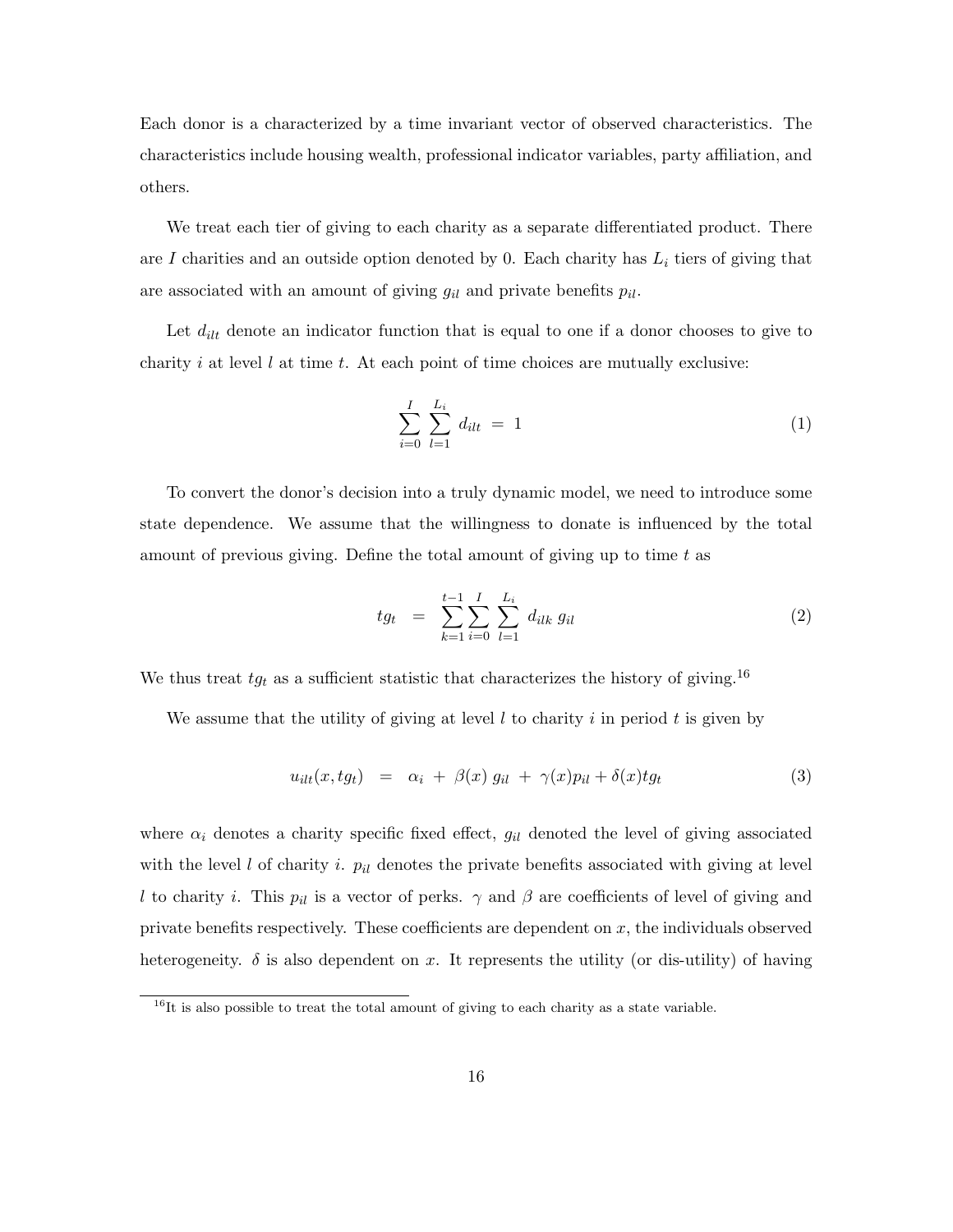giving before i.e. donors that have given much in the past maybe less more or less willing to give in the future. Utility of the outside option is normalized to be just the error, i.e.  $\alpha_0 = 0.$ 

The per-period utility at time  $t$  is then given by:

$$
U_t(d_t, x, tg_t, \epsilon_t) = \sum_{i=0}^{I} \sum_{l=1}^{L_i} d_{ilt}(u_{ilt}(x, tg_t) + \epsilon_{ilt})
$$
\n
$$
(4)
$$

where  $\epsilon_t = (\epsilon_{11t},...\epsilon_{ILt})$  denotes a vector of idiosyncratic shocks. We thus assume that the error enters the utility function in an additively separable manner.

Let  $s = (tg, x, \epsilon)$  denote the vector of state variable. Note that x is being observed by the econometrician while tg and  $\epsilon$  are unobserved by the econometrician. Individuals are rational and forward looking and behave according to an optimal decision rule which solves the following maximization problem:

$$
\max_{d_1, d_T} \sum_{t=0}^T \beta^t U_t(d_t, s_t) \tag{5}
$$

From the perspective of the individual this is a simple decision problem without uncertainty and only one time dependent state variable  $(tg_t)$ . In summary, we have developed a model that can explain multiple donations to different charities in the same year. This is the central feature of the data that needs to be explained. Moreover, it acknowledges the fact that the amount that a person is willing to donate to an organization depends on the level of donations, the private perks associated with each level of giving, and his previous decisions to donate to other organizations.

# 4 Estimation

The parameters of our model consist of the fixed effects and the other parameters of the utility function,  $\theta = (\alpha_1, ..., \alpha_I, \beta, \gamma, \delta)$ . Since this decision process yields deterministic decision rules, we need to rely on unobserved state variables to generate a properly defined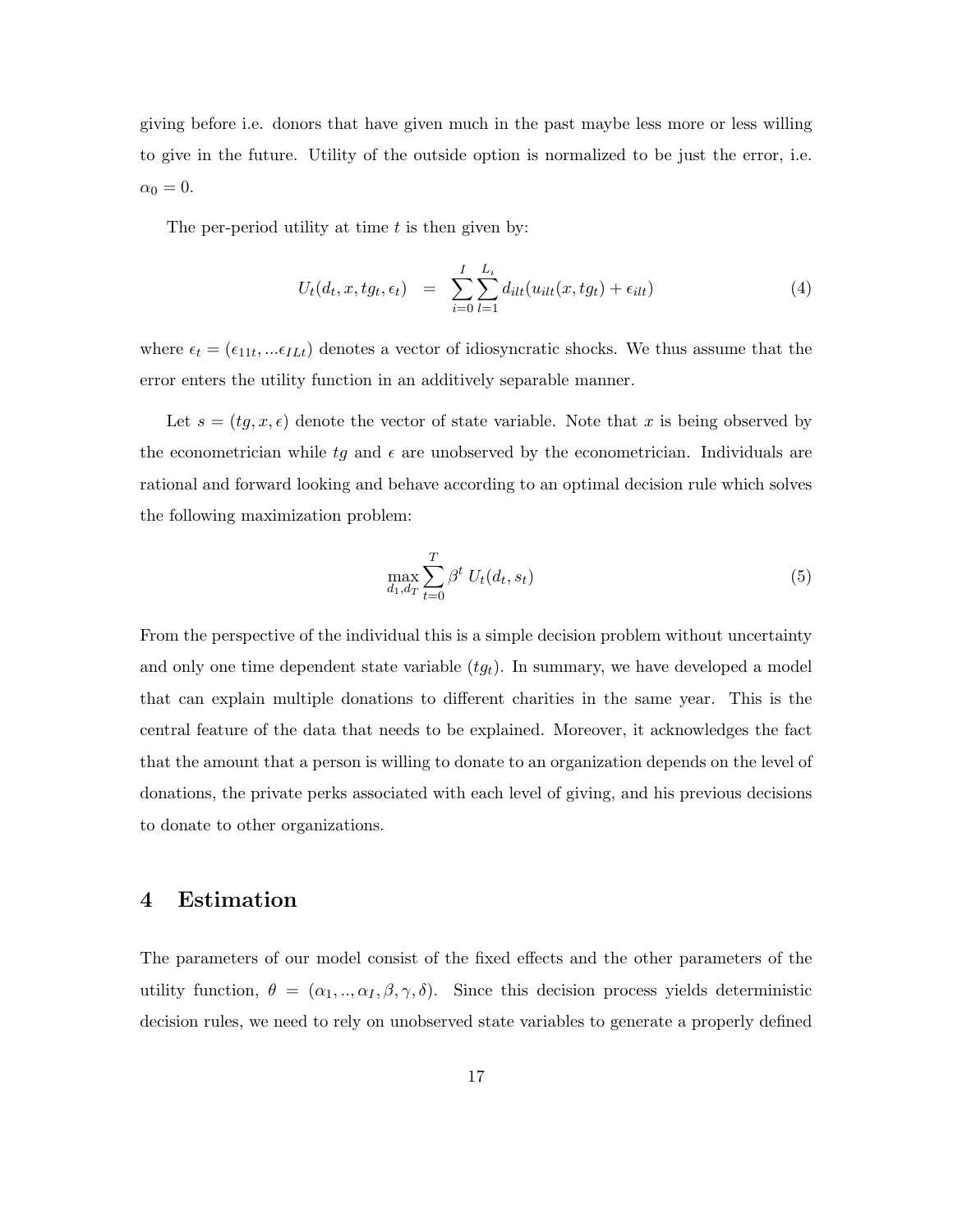econometric model. Rust (1987) shows that if the unobserved state variables satisfy the assumptions of additive separability (AS) and conditional independence (CI), conditional choice probabilities are well defined. If we additionally assume that the unobservables in preferences follow a Type I extreme value distribution, we obtain Rust's multinomial dynamic logit specification:

$$
P_t(d_{ilt} = 1 | ty_t, x) = \frac{\exp(v_{ilt}(ty_t, x, \theta))}{\sum_{j=0}^{I} \sum_{k=1}^{L_j} \exp(v_{jkt}(ty_t, x, \theta))}
$$
(6)

To evaluate these conditional choice probabilities we must compute the value functions. We can solve this model recursively using backward induction. To see how that works consider the decision problem in the last period  $T$ . In the last period the donor solves a static decision problem and the last period conditional value function is simply given by:

$$
v_{ilT}(tg_T, x) = u_{ilT}(tg_T, x) \tag{7}
$$

For all other periods the conditional value function is defined as:

$$
v_{ilt}(tg_t, x) = u_{ilt}(x, tg_t) + \log(\sum_{m=0}^{I} \sum_{n=1}^{L_m} \exp(v_{mnt}(tg_t + g_{il}, x, \theta)))
$$
 (8)

The conditional value functions can thus be computed recursively.

To estimate the model, note that we do not observe choices at each point of time. Instead we observe for each charity i whether an individual donates at a given level  $l$ , i.e. foe each donor n we observe

$$
d_{il} = \sum_{t=1}^{T} d_{ilt} \tag{9}
$$

As a consequence a standard dynamic discrete choice estimator that is based on the choice probabilities in equation  $(6)$  is not feasible.<sup>17</sup>

 $^{17}{\rm{We}}$  also do not observe  $tg.$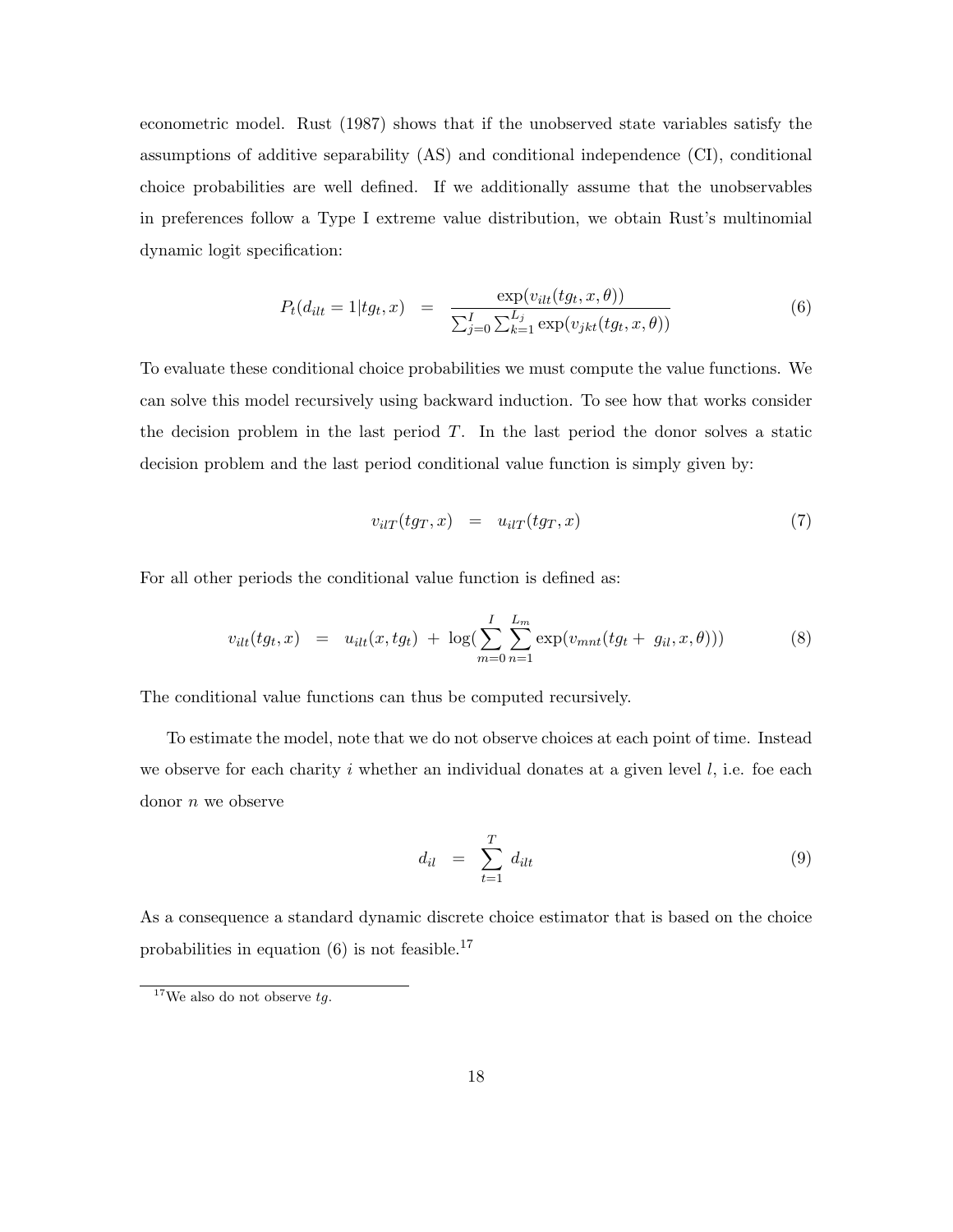A feasible maximum likelihood estimator for this model must be based on the probability of observing the outcomes  $d = (d_{11}, ..., d_{LI})$  conditional on the observed time-invariant characteristics x. Let these probabilities be denoted by  $P_t(d | x)$ . These probabilities can be computed from the standard conditional probabilities in equation (6) by integration over all possible choice sequences. To illustrate this procedure consider the following simple example.

**Example:** Assume that there are three choice occasions, i.e.  $T = 3$ , three charities  $I = 3$ and each charity has two tiers of giving  $L = 2$ . Suppose we observe that an individual donates to the first charity at level 2, to the second charity at level 1 and the not to the third charity. So in our notation, we observe

$$
d_{12} = d_{21} = 1
$$
\n
$$
d_{11} = d_{22} = d_{31} = d_{32} = 0
$$
\n(10)

We assume that the individual faced three choice occasions. The following six sequences of choices are consistent with observed behavior: The probability of observing the behavior

| $t = 1$ | $t = 2$ | t=3              |
|---------|---------|------------------|
| 12      | 21      | $\left( \right)$ |
| 12      | 0       | 21               |
| 0       | 12      | 21               |
| 21      | 12      | 0                |
| 0       | 21      | 12               |
| 21      | 0       | 12               |

in equation (10) is then obtained by computing the probability of each of the six feasible choice sequences and summing over all possible sequences:

$$
Pr\{d_{12} = d_{21} = 1 | x\}
$$
\n(11)

$$
= P_1(d_{121} = 1 | tg_1 = 0, x) P_2(d_{212} = 1 | tg_2 = g_{12}, x) P_3(d_{003} = 1 | tg_3 = g_{12} + g_{12}, x)
$$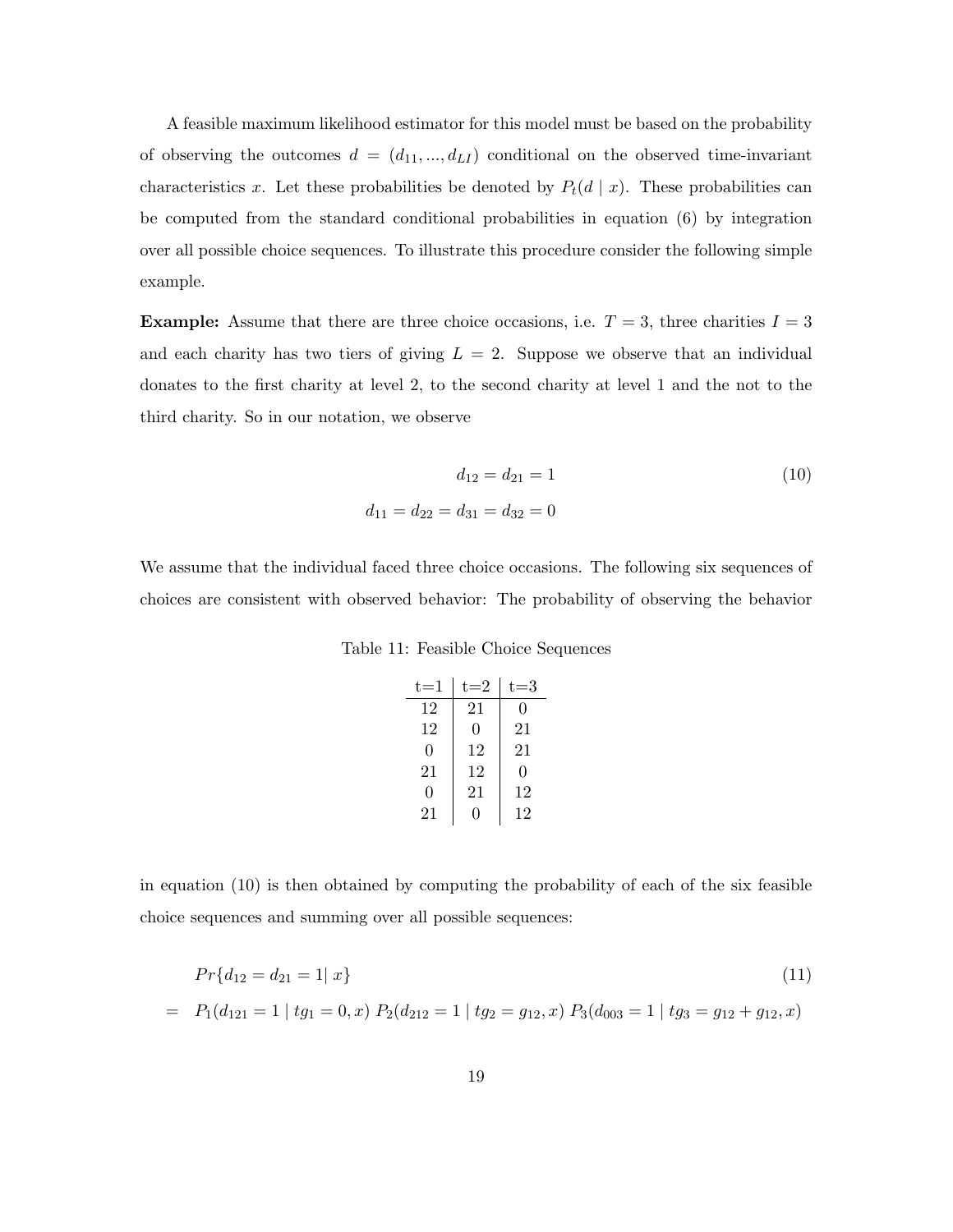+ 
$$
P_1(d_{121} = 1 | t g_1 = 0, x) P_2(d_{002} = 1 | t g_2 = g_{12}, x) P_3(d_{213} = 1 | t g_3 = g_{12}, x)
$$
  
\n+  $P_1(d_{001} = 1 | t g_1 = 0, x) P_2(d_{122} = 1 | t g_2 = 0, x) P_3(d_{213} = 1 | t g_3 = g_{12}, x)$   
\n+  $P_1(d_{211} = 1 | t g_1 = 0, x) P_2(d_{122} = 1 | t g_2 = g_{21}, x) P_3(d_{003} = 1 | t g_3 = g_{21} + g_{12}, x)$   
\n+  $P_1(d_{001} = 1 | t g_1 = 0, x) P_2(d_{212} = 1 | t g_2 = 0, x) P_3(d_{123} = 1 | t g_3 = g_{21}, x)$   
\n+  $P_1(d_{211} = 1 | t g_1 = 0, x) P_2(d_{002} = 1 | t g_2 = g_{21}, x) P_3(d_{123} = 1 | t g_3 = g_{21}, x)$ 

#### End of Example

The simple algorithm in the example above can be easily generalized to deal with arbitrary number of  $T$ ,  $I$  and  $L$ .

Using this algorithm, we can thus characterize the conditional choice probabilities by integrating over all feasible choice sequences. The parameters of the model can then be consistently estimated using a MLE based on equation (6). The likelihood function is thus given by:

$$
L = \Pi_{n=1}^{N} P(d_n \mid x_n) \tag{12}
$$

There are ten charities in our applications with 77 different levels of giving (including the outside option.) We set  $T = 4$  in estimation, i.e. each choice occasion thus corresponds to one quarter of a year. We restrict our attention to four choice occasions for computational reasons. As we explained before, one of the computationally expensive parts of the estimation procedure arises from the fact that we need to characterize all feasible choice sequences in the estimation procedure and then integrate over all feasible paths to compute the likelihood function. The main disadvantage for setting  $t = 4$  is that we loose information on individuals that decide to donate to more than four charities. Fortunately, we only have a small number of observations in our sample choosing donation to more than four charities in a year. We treat those individuals as if they had just donated money to their four most preferred charities.

In our application almost all donation amounts can be expressed in increments of \$50.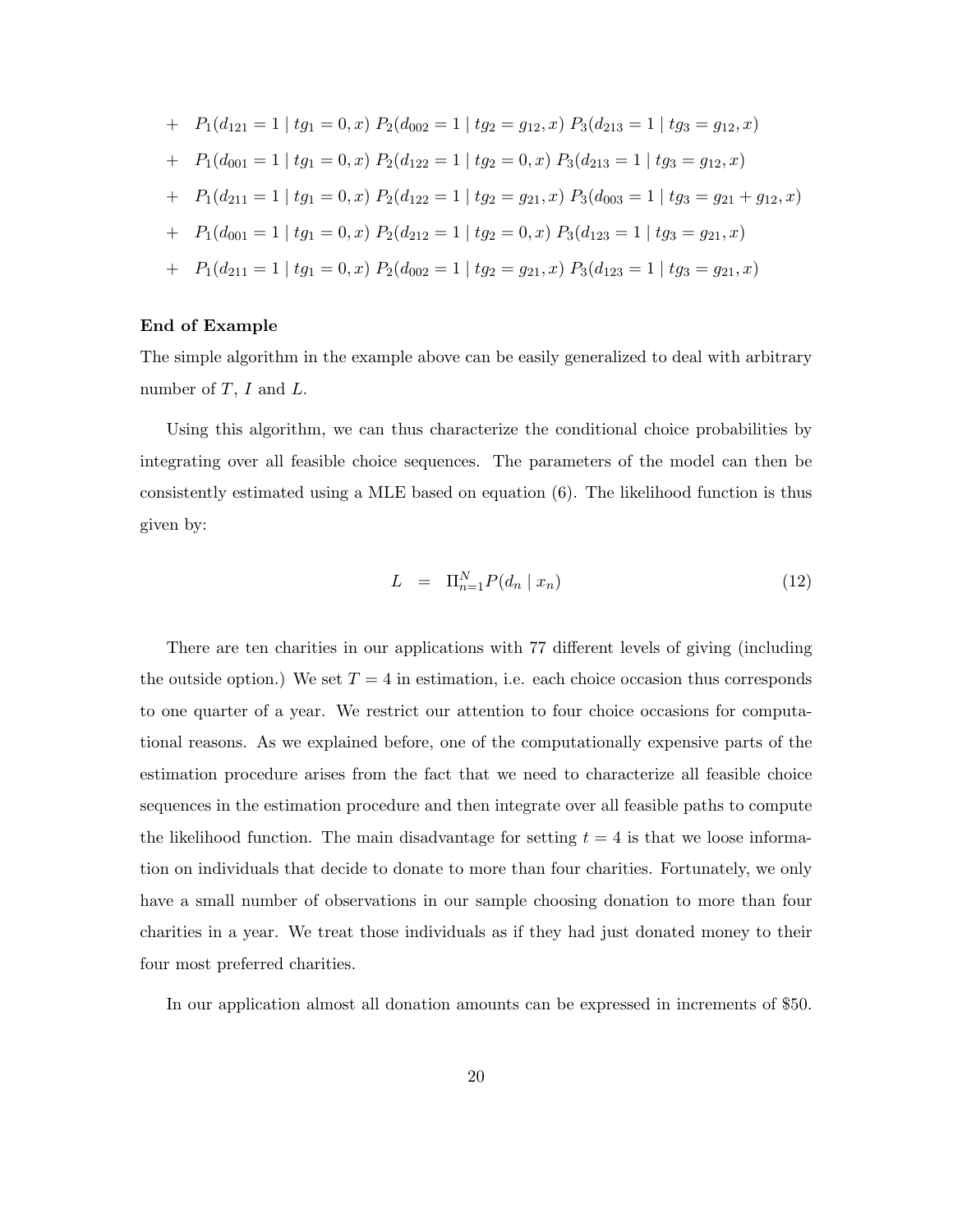This imposes a natural way to discretize the choice space. As a consequence we can avoid interpolating the state space as suggested by Keane and Wolpin (1994, 1997). We, therefore, compute the value function for every possible state of the world using a backward recursion algorithm.

We use the Simulated Annealing Method to compute the MLE. The main advantage of the Simulated Annealing Method is that its performance dominates simpler algorithms such as the Simplex algorithm. The main drawback is that it is computationally more intensive than the Simplex. The simulated annealing code was obtained from Goffe, Ferrier, and Rogers (1994) which we translated into FORTRAN  $90<sup>18</sup>$  To test code for the likelihood function, we have conducted a number of Monte Carlo experiments. We set up these problems so that the simulated choice data captured some of the main characteristics of the field data. The results from these experiments are encouraging and show that our programs can recover the true parameter values. We use numerical derivatives to calculate the standard error, based on the score vector.

Finally, we use parallel processing techniques so that we can use the full computational power of the Pittsburgh Supercomputing Center to estimate the model. We estimate the model using 300 processors. Estimating the model for the full sample of 3512 observations takes approximately 12 hours of computing time. One advantage of using a super computer is that we can also check for global convergence. Conducting these test would be prohibitively expensive on an ordinary machine. Following Goffe et al. (1994) we change the starting point and random number generators, and investigate whether the algorithm converges to the same estimates. These experiments show that our estimates are robust, which means we are reasonably certain that we have obtained the global maximum of the likelihood function.

<sup>&</sup>lt;sup>18</sup>The sample code is available upon request from the authors.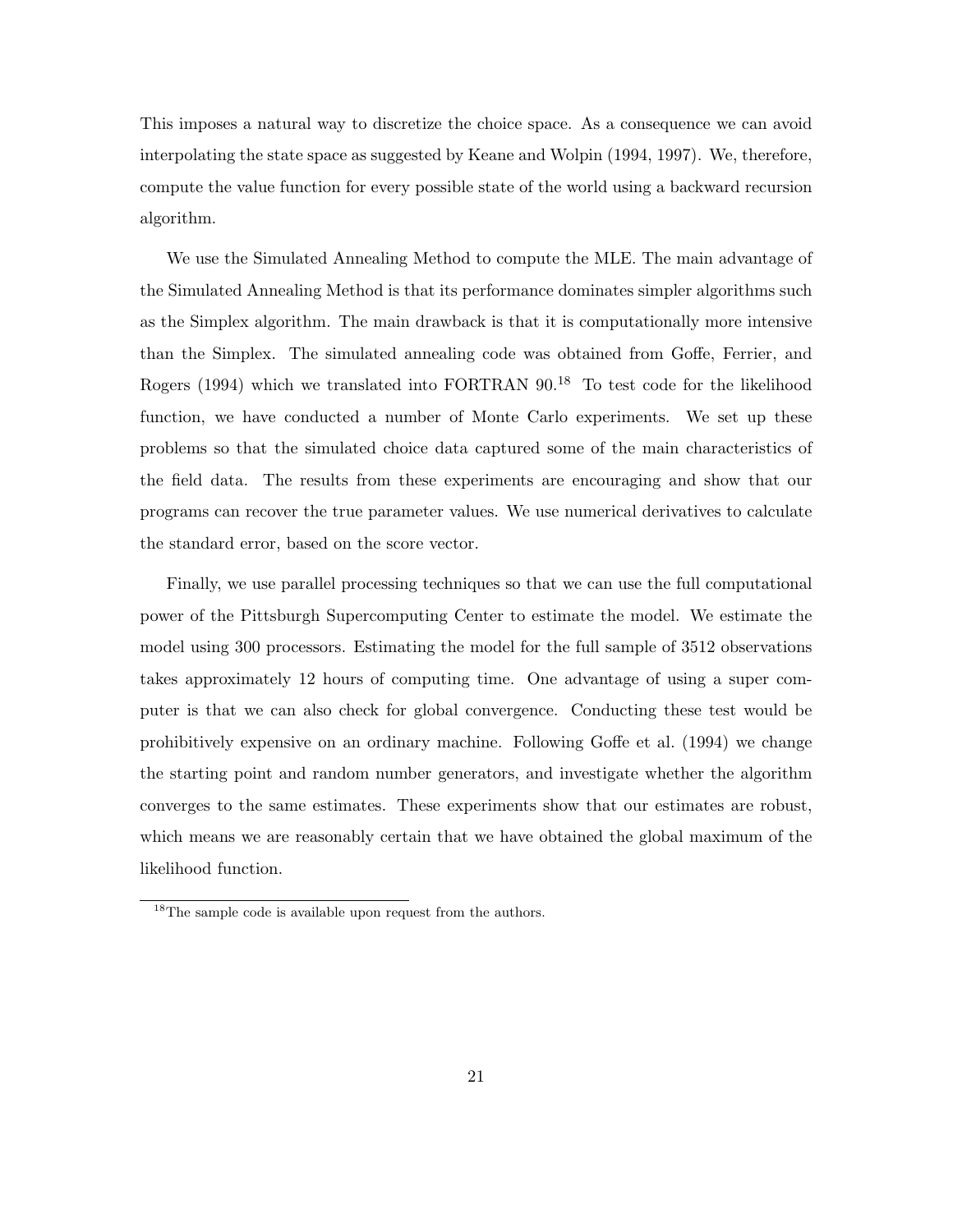# 5 (Preliminary) Empirical Results

### 5.1 Parameter Estimates

We have estimated two versions of the model described above. To obtain our benchmark model, we make the following additional assumptions. First, we assume that the parameters on giving, perks and total past giving are constant and do not depend on observed characteristics of the household. Second, we assume that donor characteristics enter the utility function in a linear fashion. These two assumptions imply the following utility function:

$$
u_{ilt}(x, tg_t) = \alpha_i + \beta g_{il} + \gamma p_{il} + \delta t g_t + \psi' x \qquad (13)
$$

To capture heterogeneity among donors we use five dummy variables indicating physician, lawyer, Republican or Democratic affiliation, and city residence. We also use three continuous variables: house value, household neighborhood income, and years lived in the house. Perks are measured by five indicator variables which measure invitations to exclusive dinner parties, special tickets, invitations to special events, as well token gifts. Finally, we have an indicator variable that measures whether the person is a member of the board of the charity. We have estimated the model using our sample of 3512 observations. The maximum likelihood estimates and corresponding standard errors for this model are shown in the following table.

We find that fixed effects of all charities are negative. That is not surprising. Everything else equal, individual prefer not to donate in any given time period. We also find that more popular charities such as the Carnegie Museum and the Pittsburgh Symphony have higher fixed effects than most other charities. We also find that the total amount associated with a donation has a negative coefficient. Everything else equal household prefer to donate lower amounts to higher amounts. This result is primarily driven by the fact that we observe most households donating a lower tiers. More surprising is the the result that total past donations has a positive and highly significant coefficient indicating that previous giving encourages more current giving. This result also helps to explain why some individuals give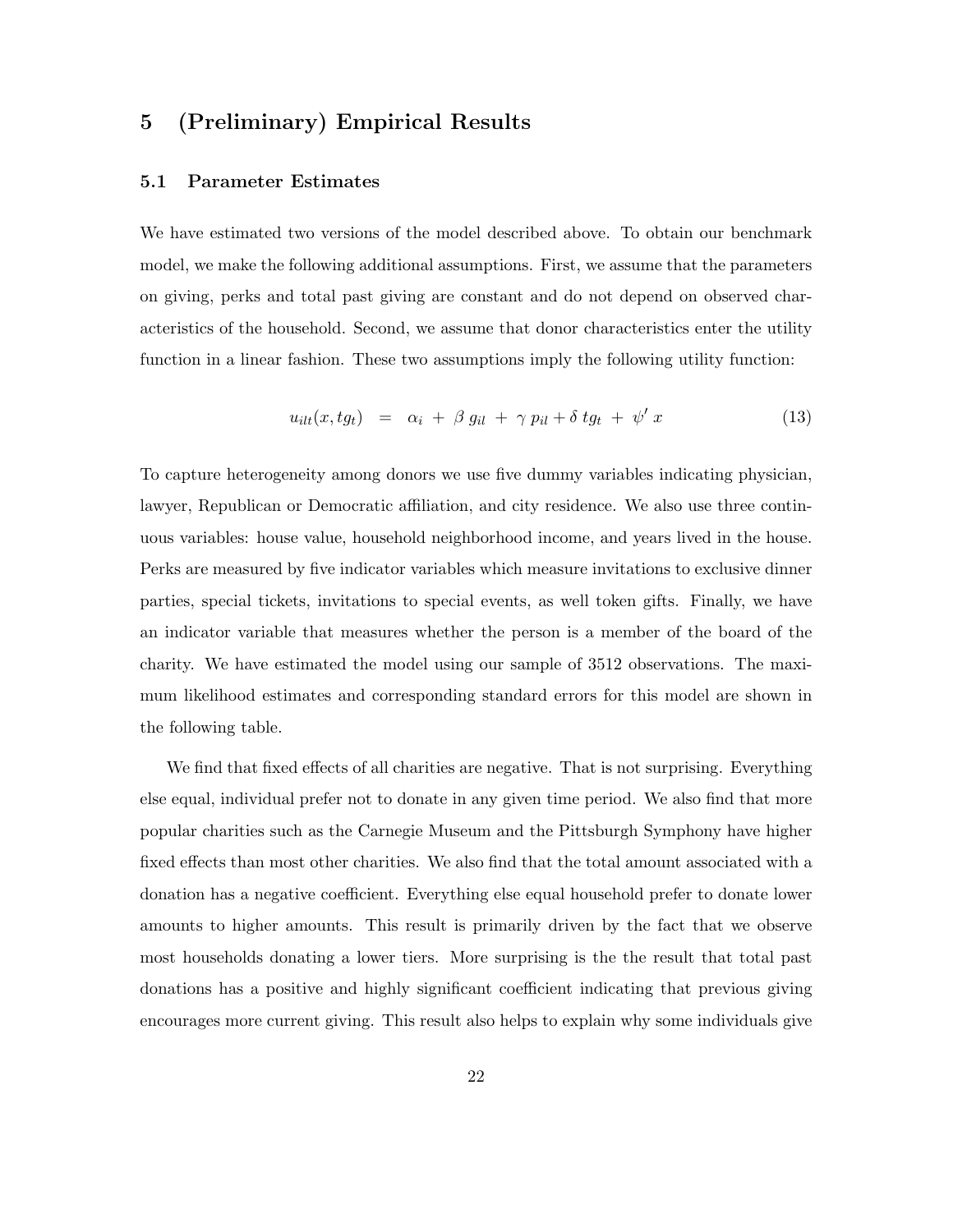| Parameter              | Estimate   | <b>Standard Error</b> |
|------------------------|------------|-----------------------|
| <b>Ballet</b>          | $-5.4147$  | 0.13871               |
| Symphony               | $-4.6357$  | 0.18126               |
| City Theater           | $-5.2838$  | 0.10774               |
| <b>WPC</b>             | $-3.7890$  | 0.11997               |
| Opera                  | $-5.2797$  | 0.13957               |
| Phipps                 | $-4.4299$  | 0.13271               |
| Carnegie M             | $-3.3083$  | 0.14176               |
| Children M             | $-6.4624$  | 0.13678               |
| Public Theater         | $-4.6816$  | 0.10178               |
| Zoo                    | $-5.2482$  | 0.10750               |
| Donation               | $-0.46570$ | 0.00943               |
| Total Giving           | 0.13546    | 0.00475               |
| Exclusive Dinner/Party | 0.19304    | 0.03897               |
| Special Tickets        | $-0.28366$ | 0.02738               |
| Events                 | 0.15556    | 0.02690               |
| Token Gift             | $-0.05394$ | 0.03467               |
| Board Membership       | 0.34007    | 0.06693               |
| Lawyer                 | $-0.06731$ | 0.07228               |
| Physician              | $-0.04747$ | 0.07949               |
| Rep                    | 0.19925    | 0.06433               |
| Dem                    | 0.26938    | 0.06069               |
| House value            | 0.47166    | 0.08925               |
| Mean income            | $-0.00426$ | 0.08190               |
| Married                | 0.16173    | 0.05548               |
| City Resident          | 0.10261    | 0.06123               |
| Years in House         | 0.00644    | 0.00274               |

Table 12: Estimation Results: Baseline Model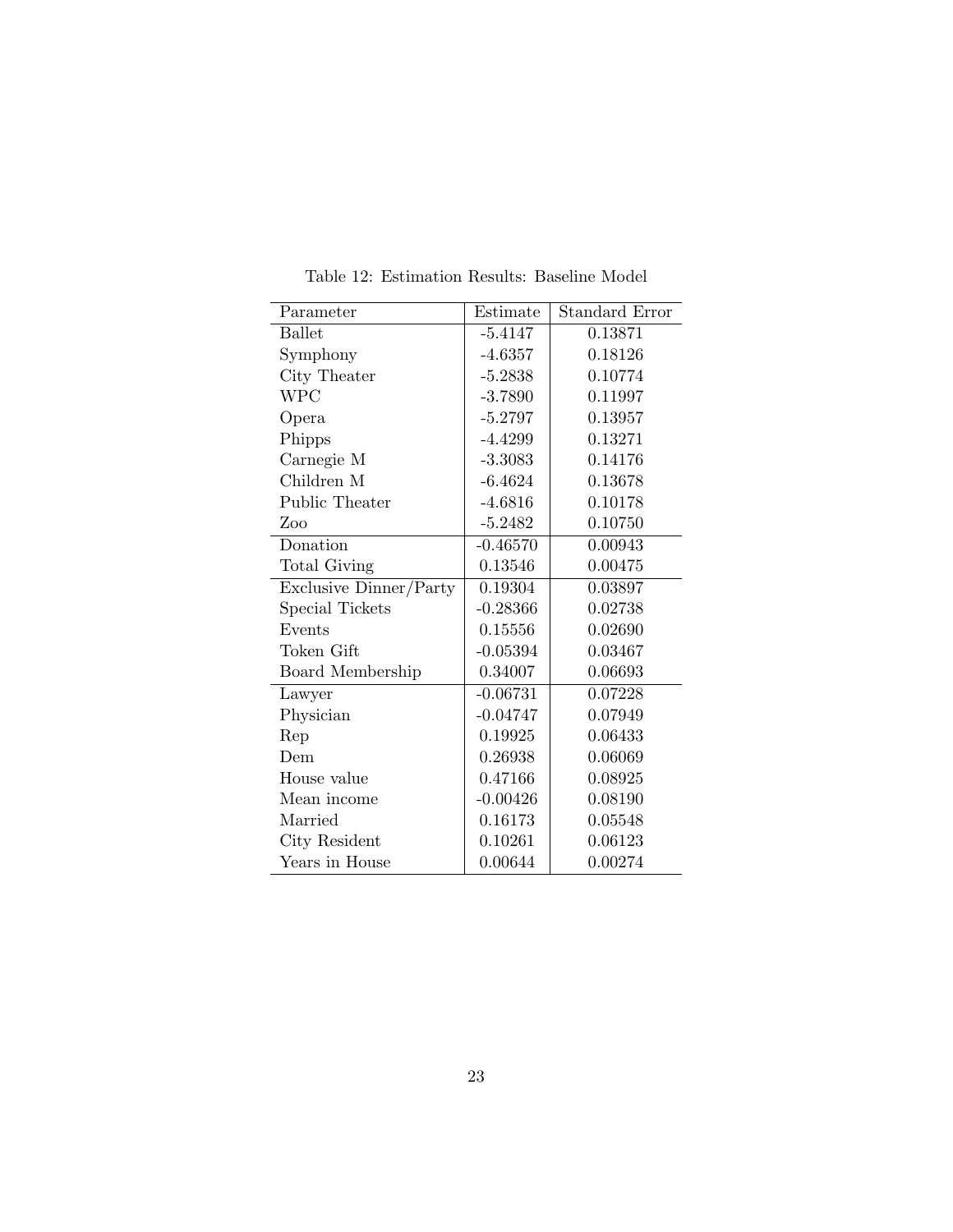to a large number of charities.

Í. l.

| Parameter              | Estimate   | Standard Error |
|------------------------|------------|----------------|
| <b>Ballet</b>          | $-5.5302$  | 0.13599        |
| Symphony               | $-4.7683$  | 0.18045        |
| City Theater           | $-5.3669$  | 0.10270        |
| <b>WPC</b>             | $-3.9061$  | 0.11552        |
| Opera                  | $-5.1875$  | 0.13631        |
| Phipps                 | $-4.4975$  | 0.12894        |
| Carnegie M             | $-3.0659$  | 0.13911        |
| Children M             | $-6.5816$  | 0.13241        |
| Public Theater         | $-4.8091$  | 0.09671        |
| Zoo                    | $-5.3754$  | 0.10239        |
| United Way             | $-4.2028$  | 0.10282        |
| Giving Amounts         | $-0.36180$ | 0.00793        |
| <b>Total Giving</b>    | 0.12048    | 0.00381        |
| Exclusive Dinner/Party | 0.09758    | 0.03684        |
| Special Tickets        | $-0.37262$ | 0.02777        |
| Events                 | 0.13048    | 0.02683        |
| Token Gift             | 0.00481    | 0 0 3 4 7 9    |
| Membership             | 0.34878    | 0.06326        |
| Lawyer                 | 0.05715    | 0.06547        |
| Physician              | $-0.09542$ | 0.07624        |
| Rep                    | 0.30464    | 0.06257        |
| Dem                    | 0.31912    | 0.06007        |
| House value            | 0.52466    | 0.08128        |
| Mean income            | 0.04715    | 0.07796        |
| Married                | 0.18538    | 0.05100        |
| Pitt. Resident         | 0.07790    | 0.05637        |
| Years House            | 0.00496    | 0.00255        |

Table 13: Estimation Results: Baseline Model + UW

Most household characteristics have the expected sign. House value which we use as a proxy for wealth is positive. Moreover we find that residents of the city of Pittsburgh give higher amounts. So do married couples. Our professional dummies are insignificant. However, the variables measuring political affiliation are positive and significant. This result indicates that households that are politically active are also actively supporting the local charities. Finally consider the estimates that measure the perks. We find that households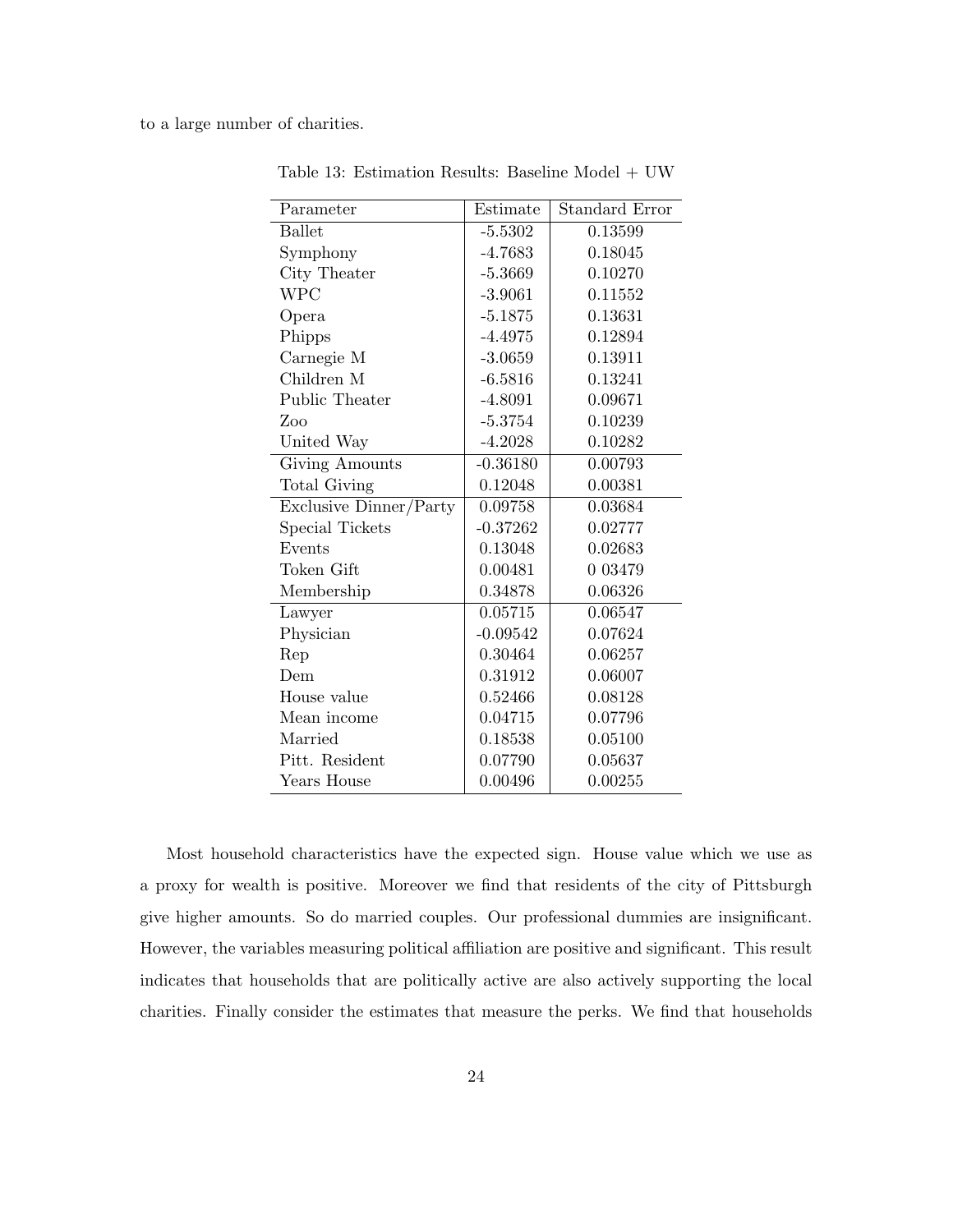like invitations to dinner parties as well as special events. Special tickets and token gift do not seem to be useful perks. Our finding thus indicate that private benefits that are associated with social status are valued by donors. This finding is also consistent with the result that board membership is value highly. Members on the board are more likely to be active donors and give as we have seen in the previous section more that average donors.

As a sensitivity check, we add the United Way as another choice to our model. We estimate the model and the results are shown in Table 13. Overall we find that the results are qualitatively the same.

#### 5.2 Goodness of Fit

Next we consider the within sample fit of the model. Table 14 reports compares selected moments from the data with moments predicted by the baseline model. Table 14 reports number of donors, median and average donation levels for the data and a simualted sample of the same size.

We find that our model fits the distribution of donors among charities very well. Fitting the median and average donations is, of course, a lot more difficult for a number of reasons. First, there are a number of charities such as the Zoo and the Public Theater for which the median level of donation occurs at the lowest tier, i.e. a majority donors give at the lowest possible level. Second, Table 14 reveals that there is typically a large difference between the median and average level of donation indicating that the distribution is rather skewed. Despite these challanges, we find that the baseline model fits the data reasonably well.

#### 5.3 Policy Analysis

To get some additional insights into the rule that private benefits play in attracting charitable donations, we conduct a number of policy experiments. First, we consider the case in which one of the charities stops holding exclusive parties. What would that do to the number of contributors at each level and to total contributions?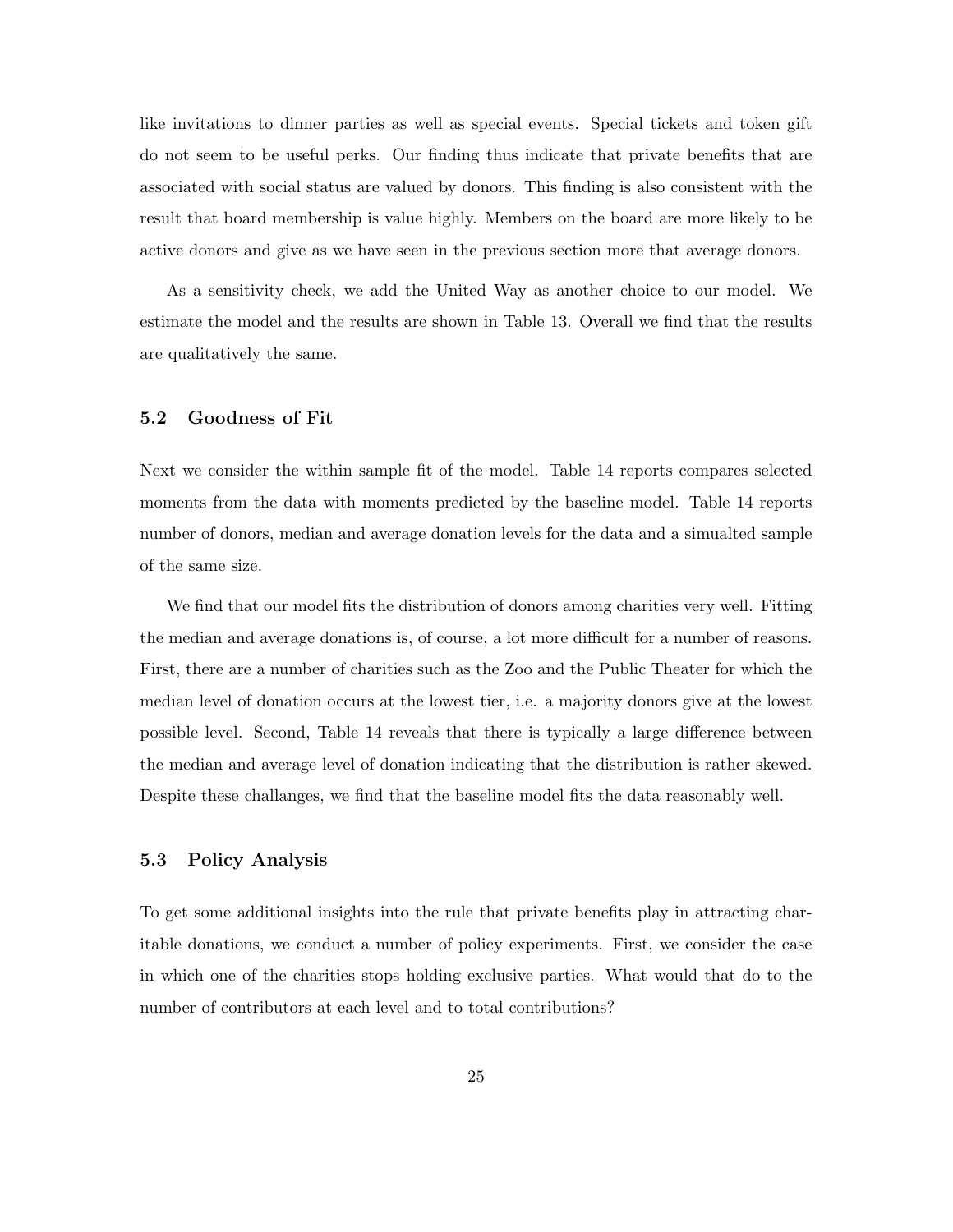| Charity                                        | Number of | Median    | Average   |  |
|------------------------------------------------|-----------|-----------|-----------|--|
|                                                | Donors    | Donations | Donations |  |
| <b>Ballet</b>                                  | 323       | 250       | 818.11    |  |
|                                                | 326       | 468       | 685.46    |  |
| Symphony                                       | 443       | 1000      | 2161.40   |  |
|                                                | 460       | 550       | 1567.30   |  |
| City Theater                                   | 374       | 100       | 363.64    |  |
|                                                | 376       | 250       | 484.62    |  |
| <b>WPC</b>                                     | 832       | 100       | 343.99    |  |
|                                                | 820       | 250       | 767.67    |  |
| Opera                                          | 369       | 500       | 2029.13   |  |
|                                                | 360       | 500       | 1148.01   |  |
| Phipps                                         | 608       | 100       | 176.89    |  |
|                                                | 606       | 147       | 373.97    |  |
| Carnegie M                                     | 804       | 1000      | 1930.97   |  |
|                                                | 795       | 950       | 1502.82   |  |
| Children M                                     | 112       | 100       | 610.27    |  |
|                                                | 110       | 235       | 563.40    |  |
| Public Theater                                 | 718       | 50        | 402.09    |  |
|                                                | 728       | 290       | 736.03    |  |
| Zoo                                            | 406       | 50        | 234.24    |  |
|                                                | 415       | 250       | 653.80    |  |
| $\cdots$<br>$\sim$<br>$\mathbf{L}$<br>ъ.<br>п. |           |           |           |  |

Table 14: Estimated and Simulated Moments

Note: The simulated median is the average over twenty samples.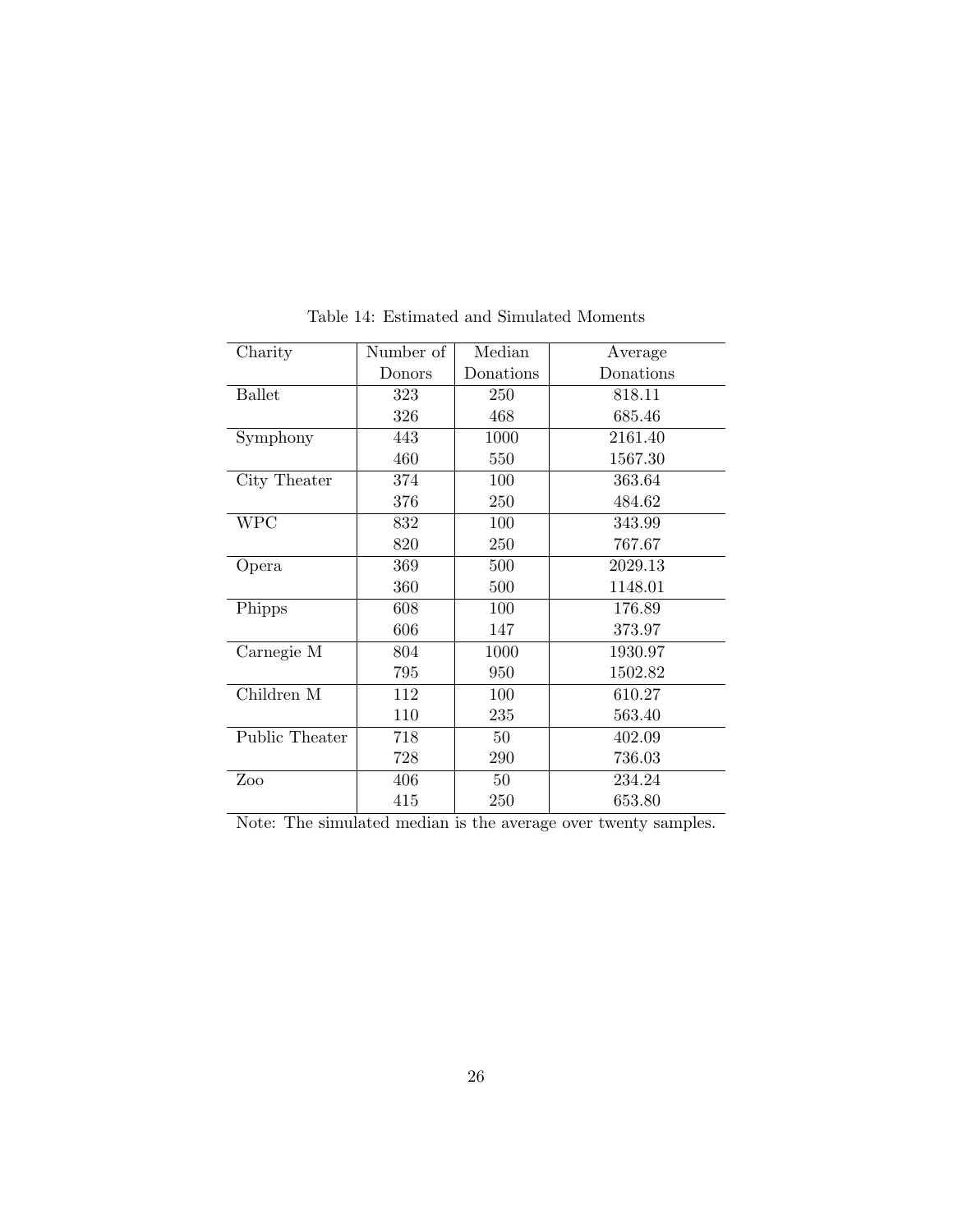– to be continued –

# 6 Conclusions

Charitable giving is an important way for individuals to support the mission of many cultural organization. To maintain these institutions, there needs to be a significant amount of private support from individual donors. Our findings indicate that private motivations and benefits for giving are certainly important incentives to donate to large cultural organizations. Few individuals donate anonymously and these organizations continue to reward their sponsors by printing their names in brochures, playbills, and annual reports. The idea that social status matters is supported by the fact that people list their names with middle initials, suffixes, and professional titles and the fact that many high-visibility individuals in the Pittsburgh community choose to contribute.

Offering up private benefits for tiered donation amounts is a good way of convincing people to give to their favorite charities. People are willing to pay extra money for an event which may tie back into the social status motive since additional affluent people are also likely to be in attendance. These perks are notoriously popular in political donations where campaign contributors pay large amounts of money per plate at a fund-raising dinner for access to the candidate. The prospect of influence in an organization through board membership is also good way to secure reliably high yearly contributions.

Individuals have a long list of causes to which they can choose to donate money. It is vitally important for these cultural organizations to court potential donors. Knowing as much as possible about their donor constituencies will allow them to personalize the fundraising process. Large cultural organizations seem to understand the private motivations very well. Organizations point out potential tax breaks, provide perks in proportion to the level of giving, publish and distribute the names of donors, and offer board membership to reliable contributors.

While the joy-of-receiving private benefits may partially explain the behavior of some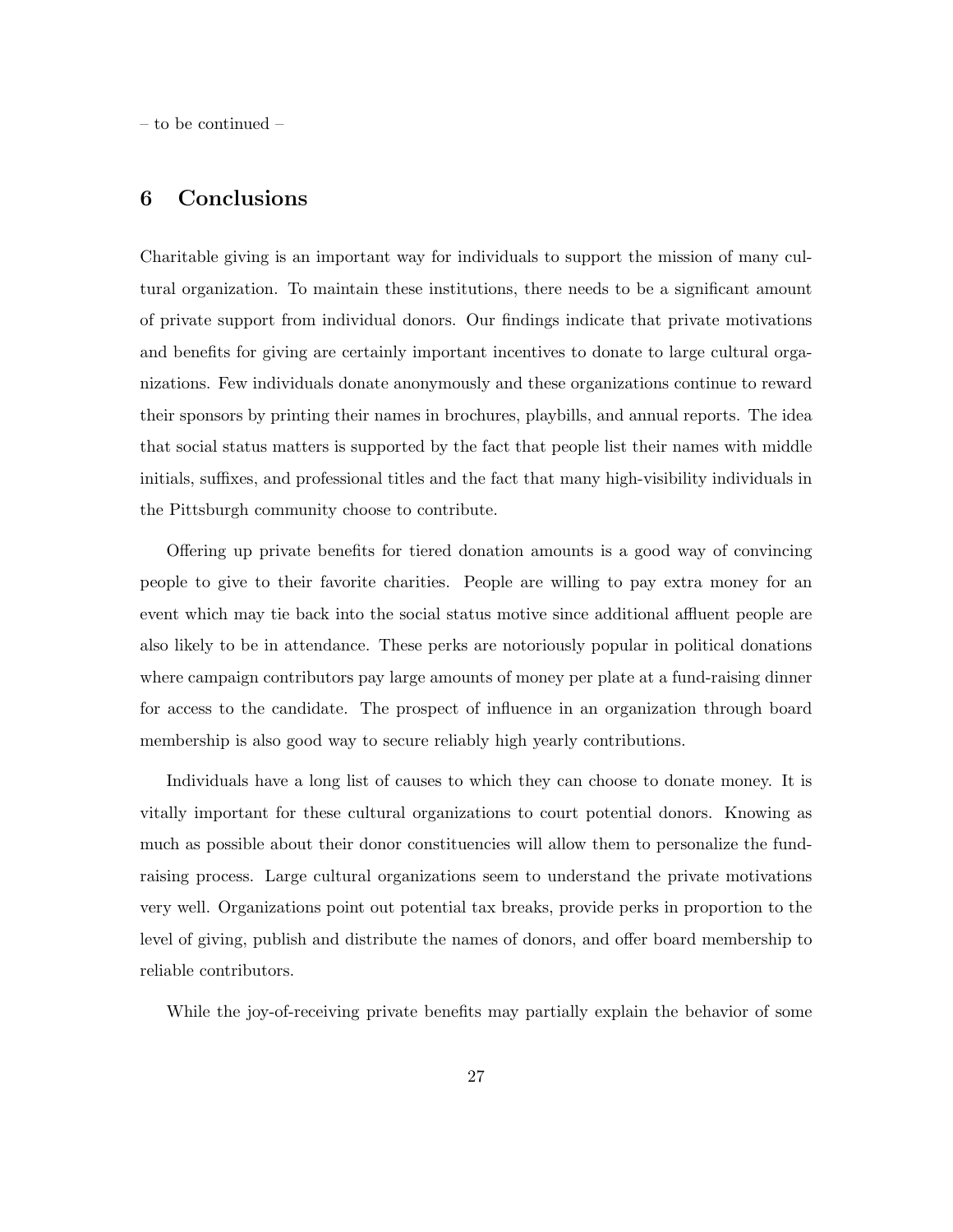donors, it does not appear to be the sole motivation for most peoples' behavior. It must be reassuring for donors to know that most charitable organizations are liquidity constrained and heavily rely on private donations to cover large parts of their operating budgets. Thus the joy-of-giving is indeed a substantial motivation for most donors.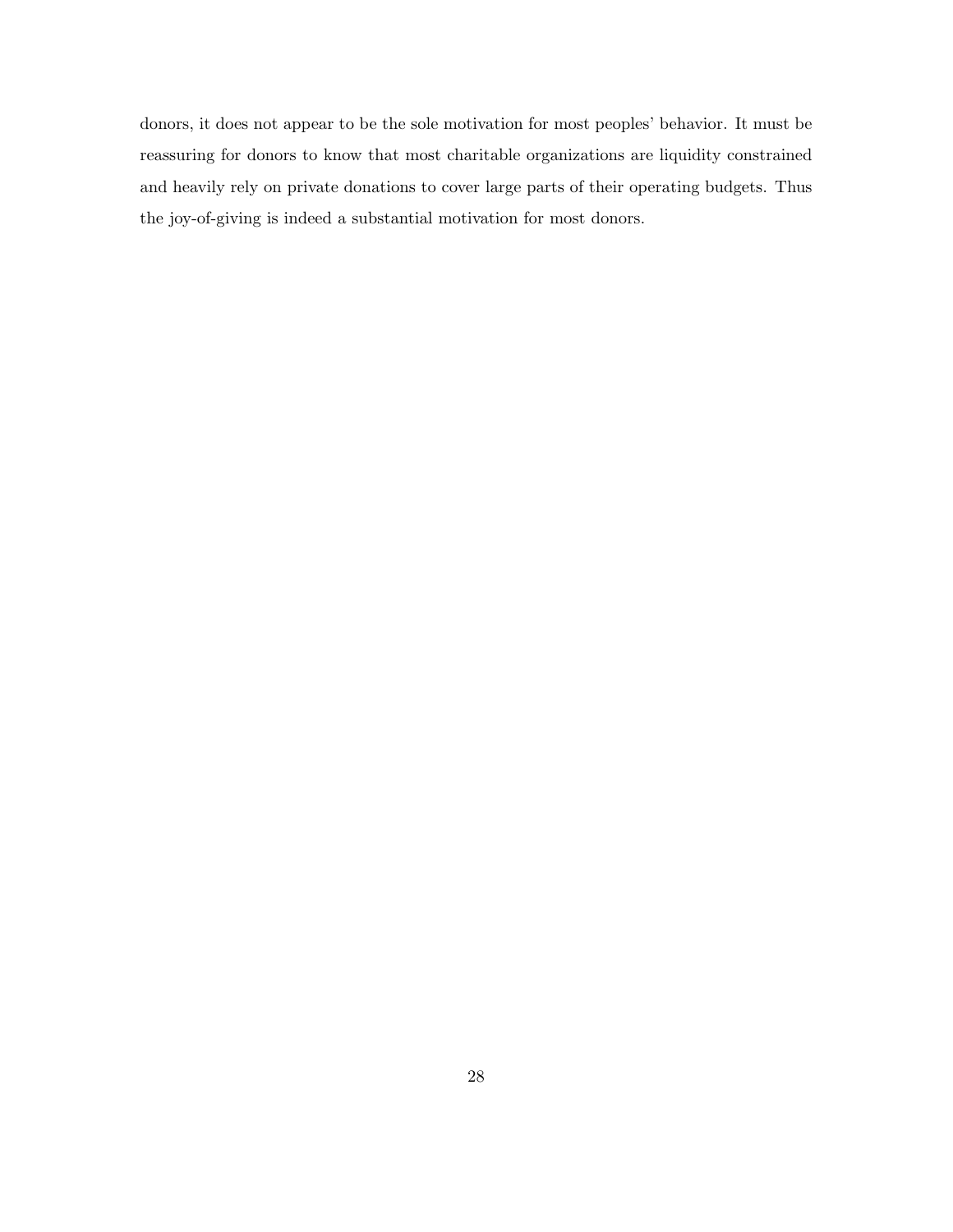# References

- Ackerberg, D., Benkard, L., Berry, S., and Pakes, A. (2006). Econometric Tools for Analyzing Market Outcomes. In Handbook of Econometrics VI. Elsevier North Holland.
- Aguirregabiria, V. and Mira, P. (2002). Swapping the Nested Fixed Point Algorithm: A Class of Estimators for Discrete Markov Decision Models. *Econometrica*, 70  $(4)$ , 1519–1544.
- Andreoni, J. (1989). Giving with Impure Altruism: Applications to Charity and Ricardian Equivalence. Journal of Political Economy, 97, 1447–58.
- Arcidiacono, P., Sieg, H., and Sloan, F. (2007). Living Rationally Under the Volcano? Heavy Drinking and Smoking Among the Elderly. International Economic Review, 48  $(1), 37-65.$
- Auten, J., Sieg, H., and Clotfelter, C. (2002). Charitable Giving, Income and Taxes: An Analysis of Panel Data. American Economic Review, 92 (1), 371–382.
- Bergstrom, T., Blume, A., and Varian, H. (1986). On the Private Provision of Public Goods. Journal of Public Economics, 29, 25–49.
- Berry, S. (1994). Estimating Discrete-Choice Models of Product Differentiation. Rand Journal of Economics, 25(2), 242–262.
- Berry, S., Levinsohn, J., and Pakes, A. (1995). Automobile Prices in Market Equilibrium. Econometrica, 63 (4), 841–890.
- Buraschi, A. and Cornelli, F. (2003). Donnations. Working Paper.
- Clotfleter, C. (1985). Federal Tax Policy and Charitable giving. Chicago University Press. Chicago.
- Eckstein, Z. and Wolpin, K. (1999). Why Youth Drop out of High School: The Impact of Preferences, Opportunities and Abilities. Econometrica, 67, 1295–1340.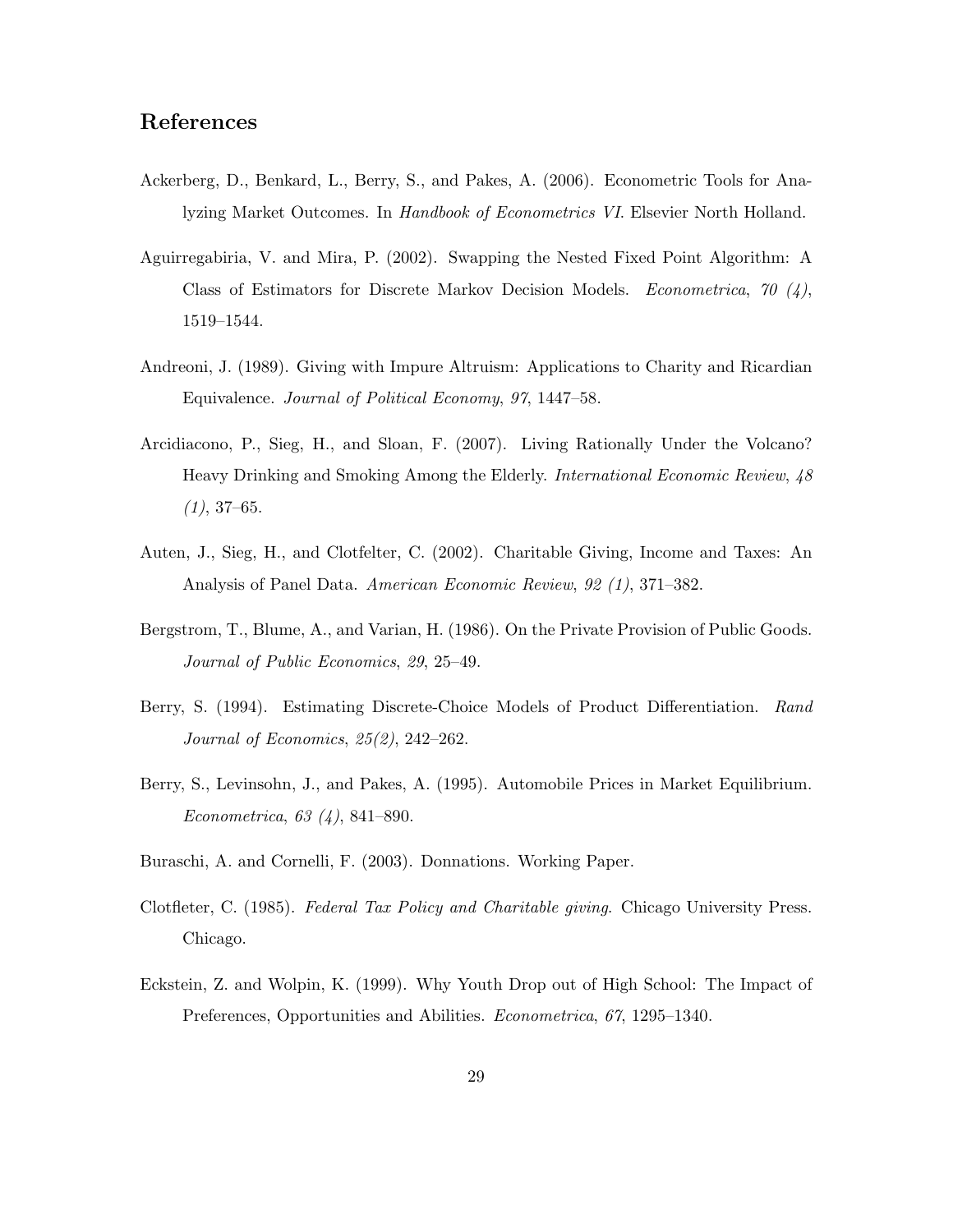- Glazer, A. and Konrad, K. (1996). A Signaling Explanation for Charity. American Economic Review,  $86(4)$ , 1019–1028.
- Goffe, W., Ferrier, G., and Rogers, J. (1994). Global Optimization of Statistical Functions with Simulated Annealing. *Journal of Econometrics*, 60, 65–99.
- Gorman, W. (1980). A Possible Procedure for Analyzing Quality Differentials in the Eggmarket. Review of Economic Studies, 47, 843–856.
- Harbaugh, W. (1998). What Do Donations Buy? A Model of Philanthropy Based on Prestige and Warm Glow. Journal of Public Economics, 67, 269–84.
- Hendel, I. (1999). Estimating Multiple-Discrete Choice Models: An Application to Computerization Returns. Review of Economic Studies, 66, 423–446.
- Hobbs, T. (1651). Leviathan. Hackett Publishing Company. Indianapolis and Cambridge.
- Hotz, J. and Miller, R. (1993). Conditional Choice Probabilities and Estimation of Dynamic Models. Review of Economic Studies, 60, 497–529.
- Keane, M. and Wolpin, K. (1994). The Solution and Estimation of Discrete Choice Dynamic Programming Models by Simulation and Interpolation: Monte Carlo Evidence. Review of Economics and Statistics, 76, 648–672.
- Keane, M. and Wolpin, K. (1997). The Carrer Decisions of Young Men. Journal of Political Economy, 105(3), 473–523.
- Keane, M. and Wolpin, K. (2007). Exploring the Usefulness of a Non-Random Holdout Sample for Model Validation: Welfare Effects on Female Behavior. International Economic Review, 48.
- Kingma, B. (1989). An Accurate Measurement of the Crowd-Out Effect, Income Effects, and the Price Effect to Charitable Contributions. Journal of Political Economy, 97, 1197–1207.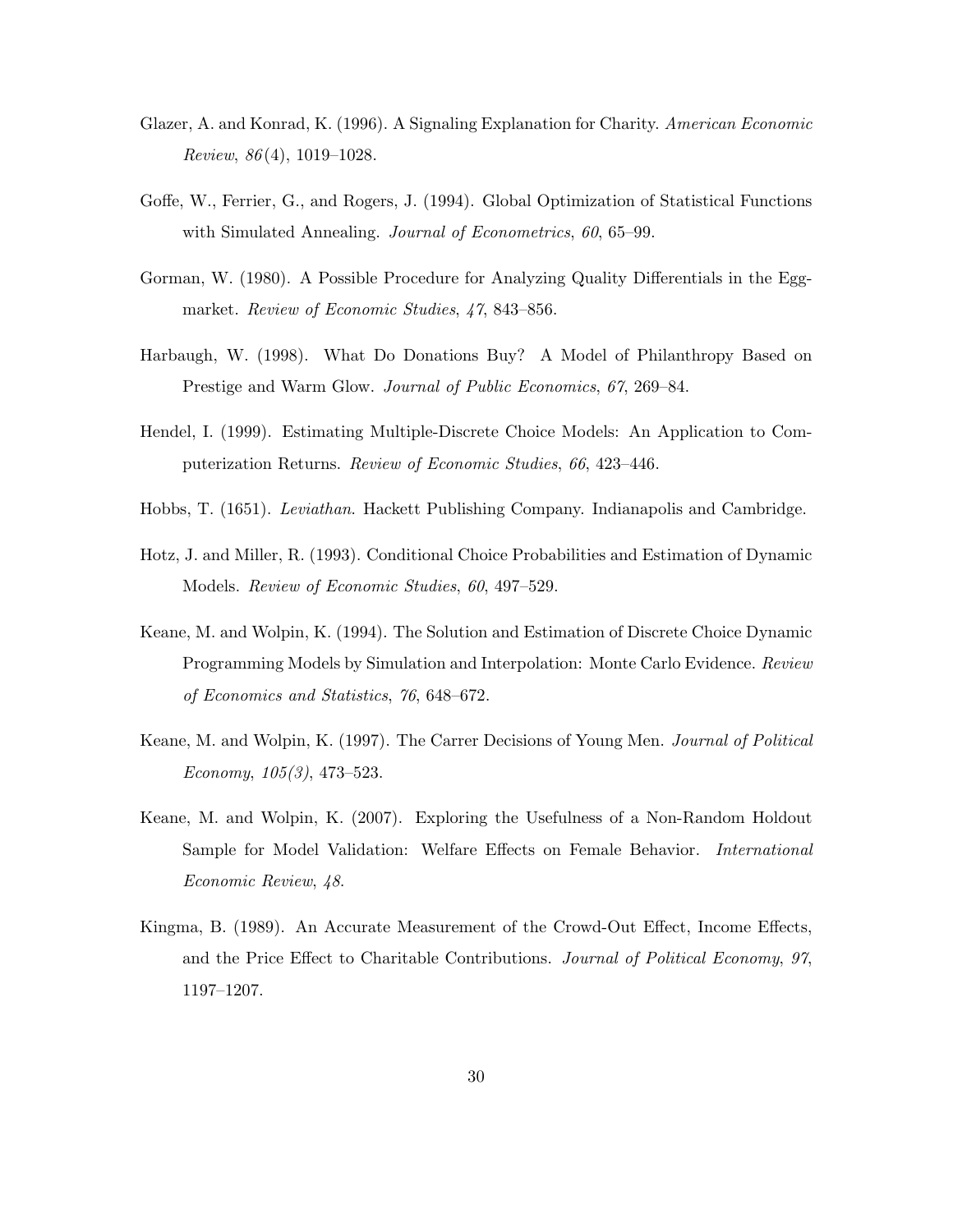- Lancaster, K. (1966). A New Approach to Consumer Theory. Journal of Political Economy, 74, 132–157.
- Manzoor, S. and Straub, J. (2004). The Robustness of Kingma's Crowd-Out Estiamte: Evidence from New Data on contributions to Public Radio. Working Paper.
- Miller, R. (1984). Job Matching and Occupational Choice. *Journal of Political Economy*, 92 (6), 1086–1120.
- Pakes, A. (1986). Patents as Options: Some Estimates of the Value of Holding European Patent Stocks. Econometrica, 54, 755–785.
- Randolph, W. (1995). Dynamic Income, Progressive Taxes, and the Timing of Charitable Contributions. Journal of Political Economy, 103(3), 709–38.
- Ribar, D. and Wilhelm, M. (2002). Altruistic and joy-of-Giving Motivations in Charitable Behavior. Journal of Political Economy, 110, 425–57.
- Romano, R. and Yildrim, H. (2001). Why Charities Announce Donations: A Positive Perspective. Journal of Public Economics, 81, 423–47.
- Rust, J. (1987). Optimal Replacement of GMC Bus Engines: An Empirical Model of Harold Zurchner. Econometrica, 55 (5), 999–1033.
- Rust, J. (1994). Structural Estimation of Markov Decision Processes, p. Chapter 51. Handbook of Econometrics. Elsevier.
- Steinberg, R. (1990). Voluntary Donations and Expenditures in a Federal System. American Economic Review, 77, 24–36.
- Tood, P. and Wolpin, K. (2006). Assessing the Impact of a School Subsidy Program in Mexico: Using Experimental Data to Validate a Dynamic Behavioral Model of Child Schooling and Fertility. American Economic Review, 96, 1384–1417.
- Vesterlund, L. (2003). The information value of sequential fundraising. Journal of Public Economics, 87, 627–57.